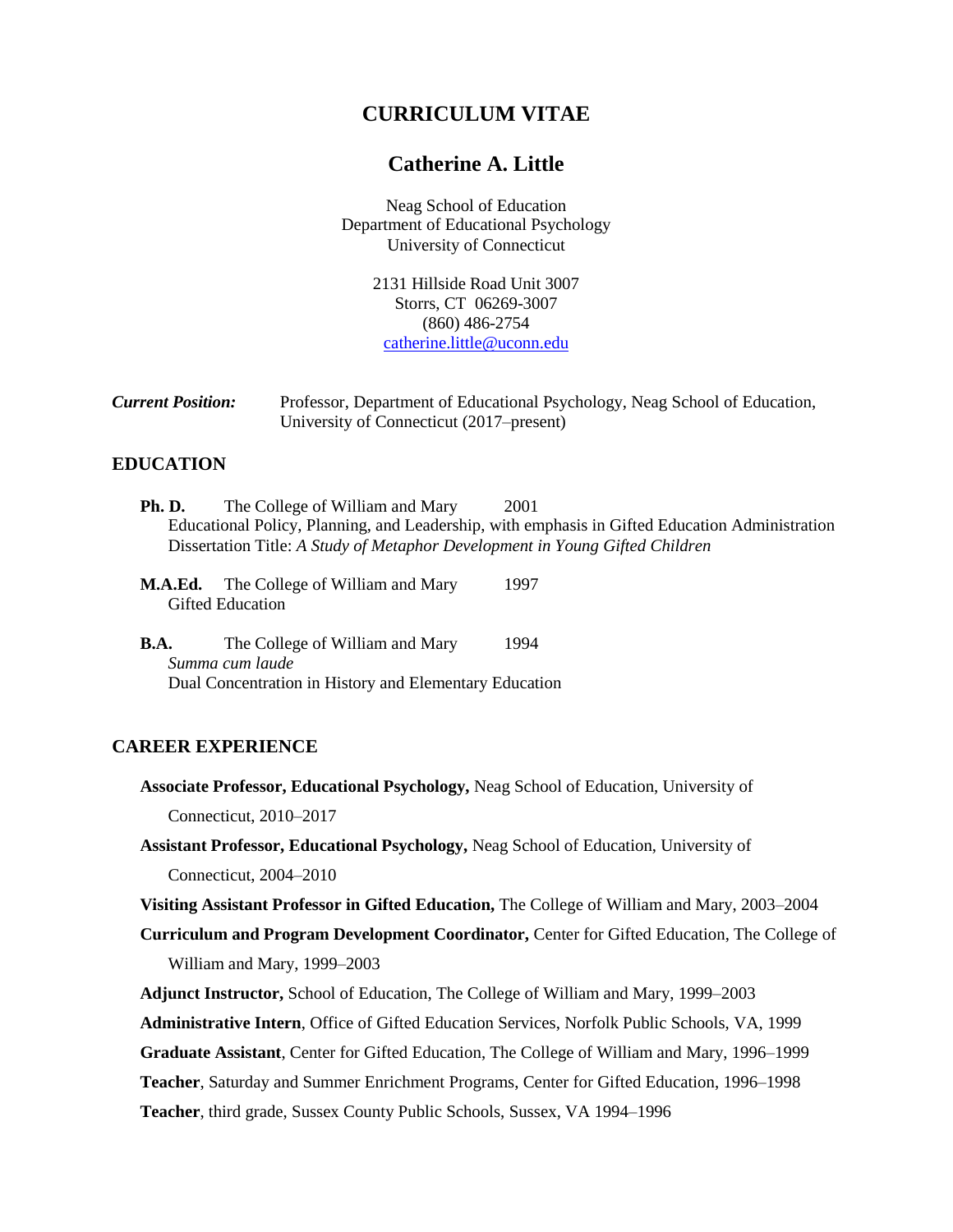### **HONORS AND AWARDS**

- **Dr. Lynne Goodstein and Dr. Peter Langer Award for Honors Advising,** UConn Honors Program, 2018
- **Friend of the Gifted Award,** Connecticut Association for the Gifted, 2017
- **Top Convention Paper** (with Cindy Gilson), International Listening Association, for "Understanding How Teachers Orient Listening in a Reading Enrichment Program," March 2016

**University of Connecticut Teaching Fellow,** 2012–2013

- **Linking Research and Practice Outstanding Publication Award –** *Mathematics Teaching in the Middle School* (with Sherryl Hauser and Jeffrey Corbishley), for August 2009 article "Constructing Complexity for Differentiated Learning," National Council of Teachers of Mathematics, 2011
- **Michael Pyryt Collaboration Award** (with Brandi M. Simonsen), SIG for Research on Giftedness, Creativity, and Talent, American Educational Research Association, 2010
- **Early Leader Award,** National Association for Gifted Children, 2008
- **Legacy Book Award, Scholar Category,** from the Texas Association for the Gifted and Talented, for *Content-Based Curriculum for High-Ability Learners,* 2004.
- **NAGC Curriculum Studies Division Curriculum Unit Award,** 2001, 2003, 2004.
- **Harry Robert Elmore Memorial Scholarship**, School of Education, The College of William and Mary, 2001.
- **David E. Clark National Graduate Research Seminar**, University Council for Educational Administration, April 2001.
- **National Association for Gifted Children Doctoral Student Award**, 1999
- **Honors Designation for Comprehensive Examinations,** The College of William and Mary, 1999.
- **School of Education Award for Excellence -- Master's Degree Program**, The College of William and Mary, 1997.
- **Richard Lee Morton Award for History**, The College of William and Mary, 1994.
- **Phi Beta Kappa**, The College of William and Mary, 1993.

**Hornsby Family Award**, School of Education, The College of William and Mary, 1993.

# **PUBLICATIONS**

#### *Articles in refereed journals*

Reis, S. M., **Little, C. A.,** Fogarty, E., Housand, A. M., Housand, B. C., Eckert, R. D., & Muller, L. M. (2018). Case studies of schoolwide enrichment model-reading (SEM-R) classroom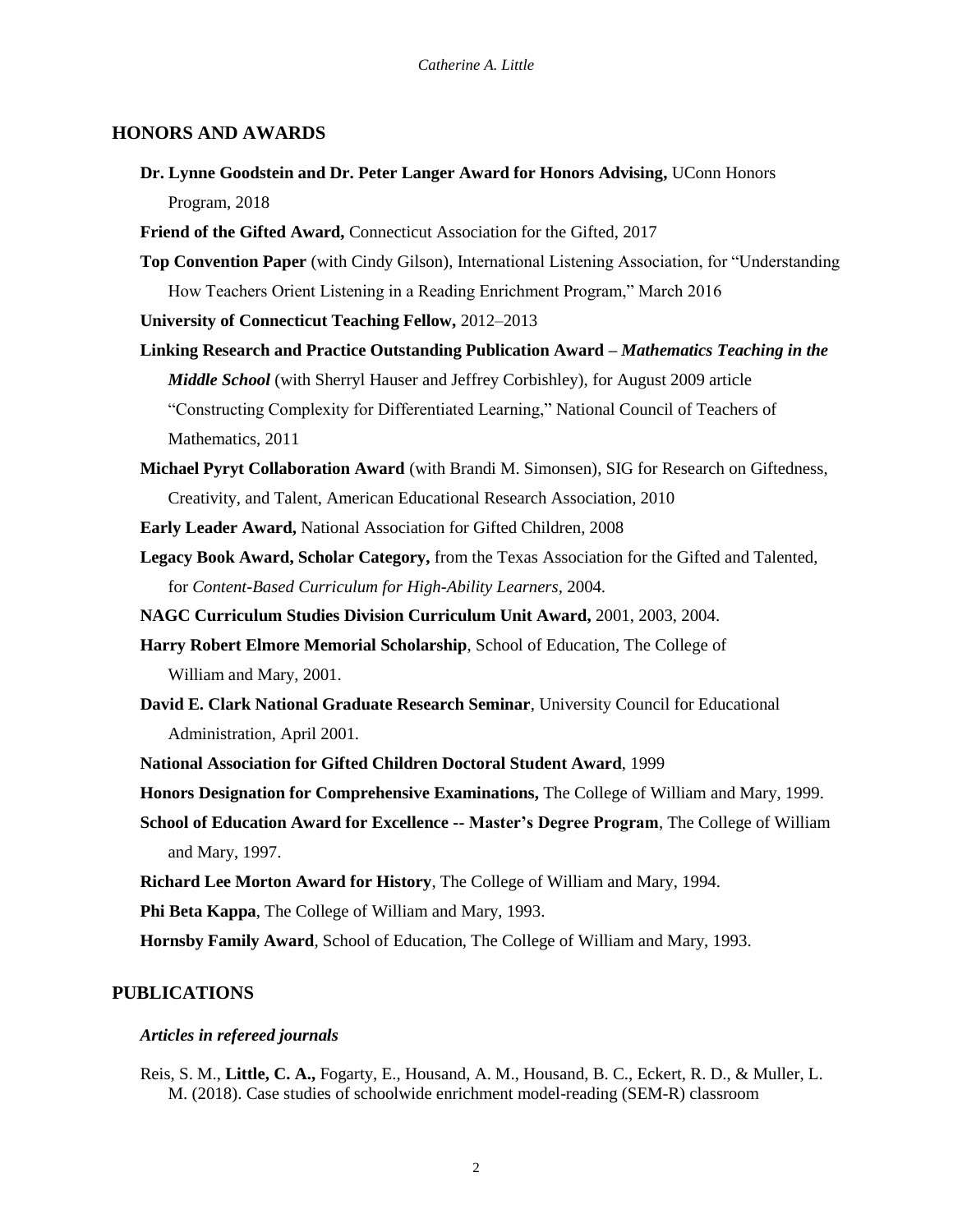implementations of differentiated and enriched reading instruction. *International Journal for Talent Development and Creativity, 6,* 63–86.

- Brigandi, C., Weiner, J., Siegle, D., Gubbins, E. J., & **Little, C. A.** (2018). Environmental perceptions of gifted secondary school students engaged in an evidence-based enrichment practice. *Gifted Child Quarterly, 62,* 289–305*.* doi:10.1177/0162353216671837
- **Little, C. A**., Adelson, J. L., Kearney, K. L., Cash, K., & O'Brien, R. (2018). Early opportunities to strengthen academic readiness: Effects of summer learning on mathematics achievement. *Gifted Child Quarterly, 62,* 83–95*.* doi:10.1177/0016986217738052
- Brigandi, C., Siegle, D., Weiner, J., Gubbins, E. J., & **Little, C. A.** (2016). Gifted secondary school students: The perceived relationship between enrichment and goal valuation*. Journal for the Education of the Gifted, 39,* 263–287*.* doi:10.1177/0162353216671837
- Gilson, C. M., & **Little, C. A.** (2016). Understanding how teachers listen in a reading enrichment program. *Journal of Advanced Academics, 27,* 210–240*.*
- Siegle, D., Gubbins, E. J., O'Rourke, P., Langley, S. D., Chung, R. U., Luria, S. R., **Little, C. A**.,… & Plucker, J. A. (2016). Barriers to underserved gifted students' participation in gifted programs and possible solutions. *Journal for the Education of the Gifted, 39,* 103–131*.*
- Gilson, C. M., **Little, C. A.,** Ruegg, A., & Bruce-Davis, M. (2014). An investigation of elementary teachers' use of differentiated follow-up questions during individualized reading conferences. *Journal of Advanced Academics, 25,* 101–128*.* doi:10.1177/1932202X14532257
- **Little, C. A.,** McCoach, D. B., & Reis, S. M. (2014). Effects of differentiated reading instruction on student achievement in middle school. *Journal of Advanced Academics, 25,* 384–402*.*
- Wilson, H. E., Siegle, D., McCoach, D. B., **Little, C. A.**, & Reis, S. M. (2014). A model of academic self-concept: Perceived difficulty and social comparison among academically accelerated secondary school students. *Gifted Child Quarterly, 58,* 111–126. doi: 10.1177/0016986214522858
- Siegle, D., Wilson, H. E., & **Little, C. A.** (2013). A sample of gifted and talented educators' attitudes about academic acceleration. *Journal of Advanced Academics, 24,* 27–51*.*
- **Little, C. A.** (2012). Curriculum as motivation for gifted students. *Psychology in the Schools, 49,*  695–705*.*
- Helbling, J., & **Little, C. A.** (2011). The last word: An interview with Sandra Stotsky: A call for challenge and coherence. *Journal of Advanced Academics, 22,* 528–544*.*
- **Little, C. A.,** & Housand, B. C. (2011). Avenues to professional learning online: Technology tips and tools for professional development in gifted education. *Gifted Child Today, 34*(4), 18–27*.*
- Reis, S. M., McCoach, D. B., **Little, C. A.,** Muller, L. M., & Kaniskan, B. (2011). The effects of differentiated instruction and enrichment pedagogy on reading achievement in five elementary schools. *American Educational Research Journal, 48,* 462–501.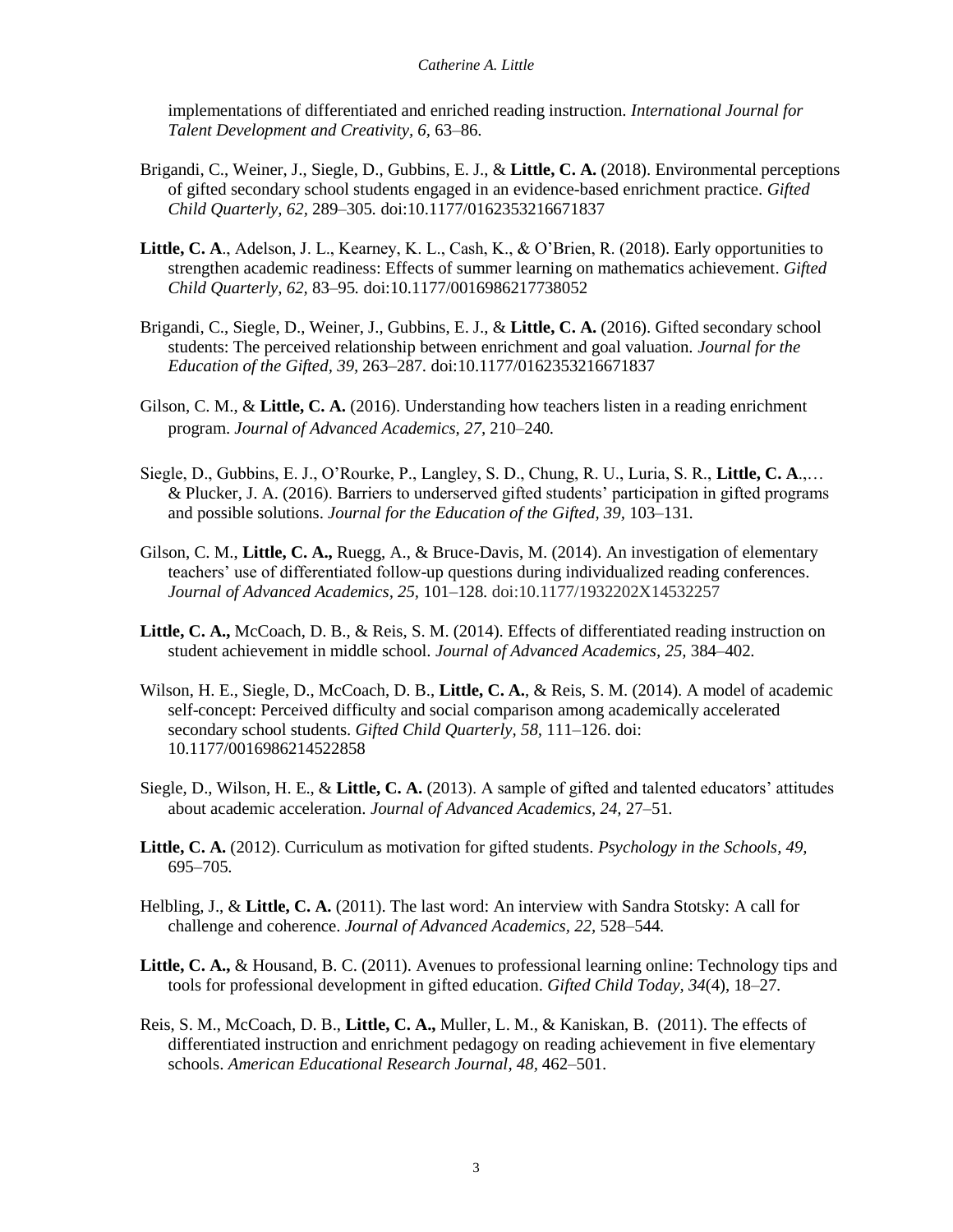- Simonsen, B., & **Little, C. A.** (2011). Single-subject research in gifted education. *Gifted Child Quarterly, 55,* 158–162*.*
- Simonsen, B., **Little, C.**, & Fairbanks, S. (2010). Task difficulty, attention, and student behavior: A study of student behavioral response to differentiated tasks. *Journal for the Education of the Gifted, 34,* 245–260*.*
- **Little, C. A.,** Kearney, K. L., & Britner, P. A. (2010). Student self-concept and perceptions of mentoring relationships in a summer mentorship program for talented adolescents. *Roeper Review, 32,* 189–199.
- **Little, C. A.,** Hauser, S., & Corbishley, J. (2009). Constructing complexity: Differentiating mathematical tasks to match learner needs. *Mathematics Teaching in the Middle School, 15* (1), 34–42*.*
- Little, C. A. (2009). Always pushing the rock uphill: An interview with Joyce VanTassel-Baska. *Journal of Advanced Academics, 20,* 356–368*.*
- Black, A. C., **Little, C. A.,** McCoach, D. B., Purcell, J., & Siegle, D. (2008). Advancement Via Individual Determination (AVID): Method selection in conclusions about program effectiveness. *Journal of Educational Research, 102,* 111–123*.*
- **Little, C. A**., Feng, A. X., VanTassel-Baska, J., Rogers, K. B., & Avery, L. D. (2007). Study of curriculum effectiveness in social studies. *Gifted Child Quarterly, 51,* 272–284.
- **Little, C. A.,** & Hines, A. H. (2006). Time to read: Advancing reading achievement after school. *Journal of Advanced Academics, 18,* 8–33.
- **Little, C. A.** (2002). Reasoning as a key component of language arts curriculum. *Journal of Secondary Gifted Education, 13,* 52–59*.*
- VanTassel-Baska, J., Zuo, L., Avery, L., & **Little, C. A.** (2002). A curriculum study of gifted student learning in the language arts. *Gifted Child Quarterly, 46,* 30–44*.*
- Hannafin, R. D., Burruss, J. D., & **Little, C.** (2001). Learning with dynamic geometry programs: Perspectives of teachers and learners. *Journal of Educational Research, 94,* 132–144.
- **Little, C. A.** (2001). Probabilities and possibilities: The future of gifted education. *Journal of Secondary Gifted Education, 12,* 166–169.
- VanTassel-Baska, J., Avery, L. D., **Little, C.**, & Hughes, C. (2000). An evaluation of the implementation of curriculum innovation: The impact of the William and Mary units on schools. *Journal for the Education of the Gifted, 23,* 244–272.

#### *Additional publications in journals and newsletters*

Little, C. A. (2018, August). Peer tutoring and gifted learners: Applying a critical thinking lens. *Teaching for High Potential,* 4–6*.*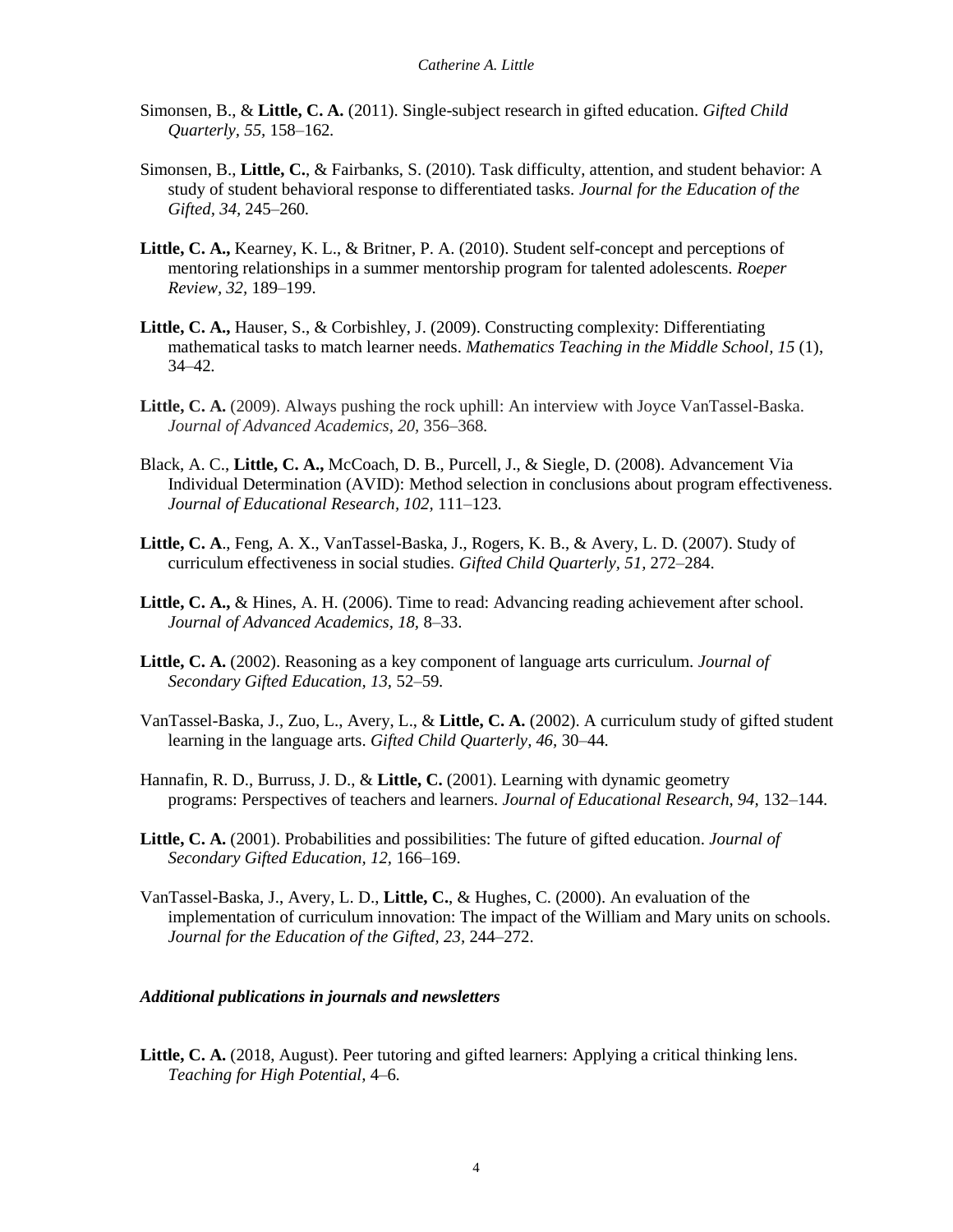- **Little, C. A.,** & Paul, K. A. (2009). Weighing the workshop: Assess the merits with six criteria for planning and evaluation. *Journal of Staff Development, 30* (5), 26–30*.*
- Little, C. A. (2007, Fall). Strategies and guidelines for language arts differentiation for high-ability learners. *ExChange.* Gifted Education Programme, Ministry of Education, Singapore.
- **Little, C. A.,** & Hines, A. H. (2006, Fall). Reading after school: Exploring interests, emphasizing strengths, and expanding horizons. *Teaching for High Potential,* 3–4.
- Worley, B. B., II, & **Little, C. A.** (2004, Fall). Technology and gifted education: Advancing teacher and student competency through differentiated practice. *Systems Newsletter, 13*(1), 15–16.
- **Little, C. A.** (2003). Language arts curriculum for high-ability learners. *Understanding Our Gifted, 16* (1), 9–14.
- **Little, C. A.** (2000). Filling shortages or shortchanging schools? Alternative programs for teacher recruitment and certification. *Current Issues in Gifted Education, 1* (1), 21–27.
- **Little, C. A.** (1998). The international student perspective: International reflections on educational programs. *Gifted and Talented International, 13,* 44–45.

#### *Conference proceedings*

VanTassel-Baska, J., Burruss, J., Avery, L., **Little, C.**, & Poland, D. (2001). Curriculum effectiveness studies in social and language arts for gifted learners. In *Talent Development IV, Proceedings from the 1998 Wallace Symposium on Research in Gifted Education* (pp. 463–466). Great Potential Press.

### *Books*

- Grant, L. W., Stronge, J. H., Xu, X., Popp, P. A., Sun, Y., & **Little, C. A.** (2014). *West meets East: Lessons learned from great teachers in the United States and China.* ASCD.
- Reis, S. M., Eckert, R. D., Fogarty, E. A., **Little, C. A.,** Housand, A. M., Sweeny, S. M., Housand, B. C., Muller, L. M., & Sullivan, E. E. (2009). *Joyful reading: Differentiation and enrichment for successful literacy learning, grades K-8.* Jossey-Bass.
- Stronge, J. S., Gareis, C. R., & **Little, C. A.** (2006). *Teacher pay and teacher quality: Attracting, developing, and retaining the best teachers.* Corwin Press.

#### *Edited books*

- VanTassel-Baska, J., & **Little, C. A.** (Eds.). (2017). *Content-based curriculum for high-ability learners* (3rd ed.). Prufrock Press.
- VanTassel-Baska, J., & **Little, C. A.** (Eds.). (2011). *Content-based curriculum for high-ability learners* (2<sup>nd</sup> ed.). Prufrock Press.
- Renzulli, J. S., Gubbins, E. J., McMillen, K. S., Eckert, R. D., & **Little, C. A.** (2009). *Systems and models for developing programs for the gifted and talented* ( $2<sup>nd</sup>$  ed.). Creative Learning Press.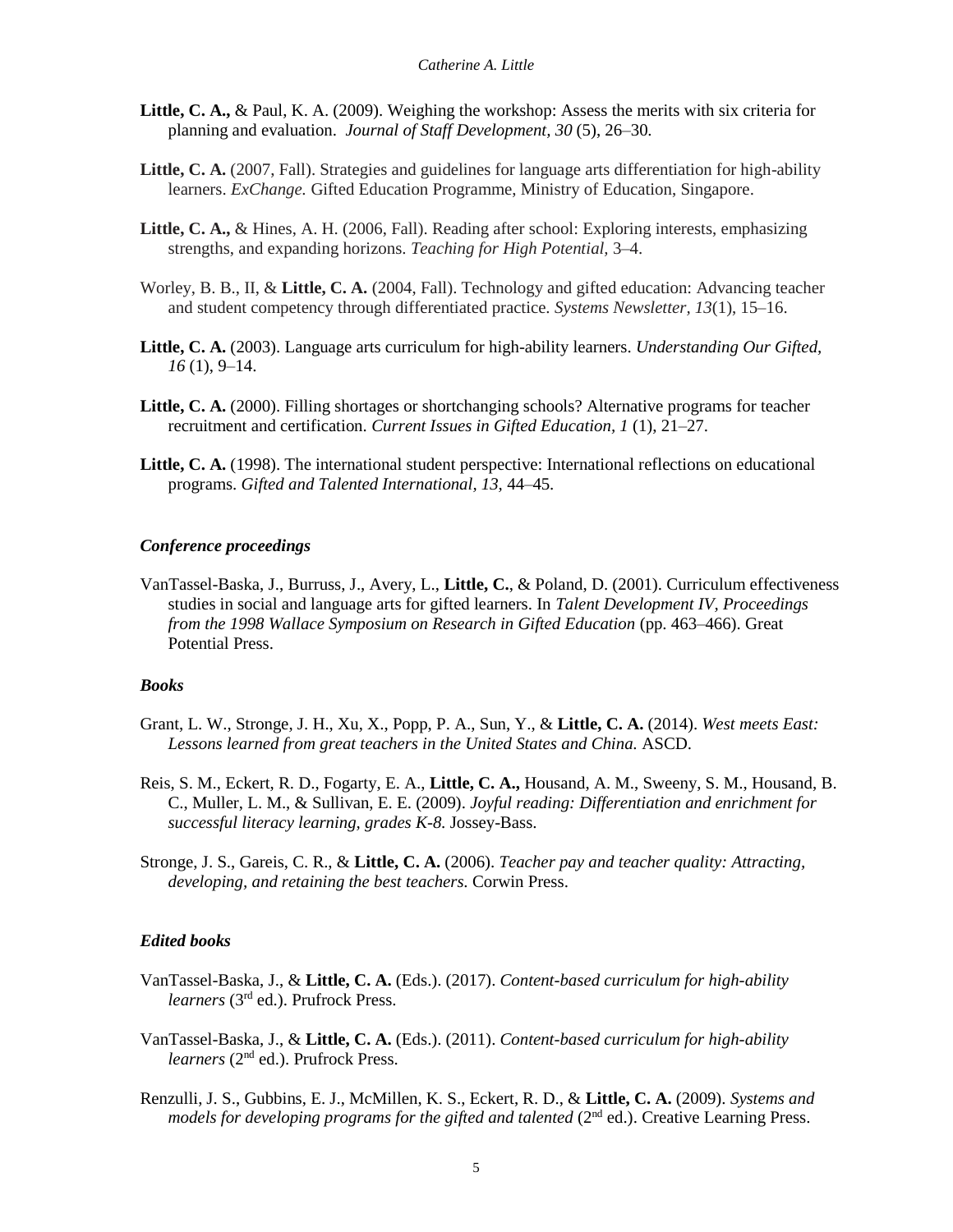VanTassel-Baska, J., & **Little, C. A.** (Eds.). (2003). *Content-based curriculum for high-ability learners.* Prufrock Press.

### *Chapters in books*

- **Little, C. A.,** & Hayden, S. M. (under review). Instructional strategies to support low-income learners: The humanities. In T. Stambaugh & P. Olszewski-Kubilius (Eds.), *Unlocking potential: Identifying and serving gifted students from low-income households.* Prufrock Press.
- Little, C. A. (2018). Teaching strategies to support the education of gifted learners. In S. I. Pfeiffer (Ed.), *APA handbook of giftedness and talent* (pp. 371–385)*.* American Psychological Association.
- Lease Butts, J., Chancey, J., & **Little, C. A.** (2017). Beyond K-12: Honors curriculum for high-ability college students. In J. VanTassel-Baska & C. A. Little (Eds.), *Content-based curriculum for highability learners* (3rd ed., pp. 509–522). Prufrock Press.
- **Little, C. A.** (2017). Language arts curricular considerations for advanced learners. In J. VanTassel-Baska & C. A. Little (Eds.), *Content-based curriculum for high-ability learners* (3<sup>rd</sup> ed., pp. 221– 248). Prufrock Press.
- Little, C. A. (2017). The use of overarching concepts in the Integrated Curriculum Model. In J. VanTassel-Baska & C. A. Little (Eds.), *Content-based curriculum for high-ability learners* (3rd ed., pp. 169–194). Prufrock Press.
- **Little, C. A.,** & Paul, K. A. (2017). Professional development to support successful curriculum implementation. In J. VanTassel-Baska & C. A. Little (Eds.), *Content-based curriculum for highability learners* (3rd ed., pp. 461–483). Prufrock Press.
- Stambaugh, T., & **Little, C. A.** (2017). Applying higher-order process skills to curriculum for advanced learners. In J. VanTassel-Baska & C. A. Little (Eds.), *Content-based curriculum for high-ability learners* (3rd ed., pp. 121–148). Prufrock Press.
- VanTassel-Baska, J., & **Little, C. A.** (2017). Implementing innovative curriculum and instructional practices in classrooms and schools. In J. VanTassel-Baska & C. A. Little (Eds.), *Content-based curriculum for high-ability learners* (3rd ed., pp. 543–568). Prufrock Press.
- **Little, C. A.** (2017). Designing and implementing concept-based curriculum. In L. S. Tan, L. D. Ponnusamy, & C. G. Quek (Eds.), *Curriculum for high ability learners – issues, trends, and practices* (pp. 43–59)*.* Springer.
- **Little, C. A.,** & Kearney, K. L. (2015). Leadership development for high-ability secondary students. In F. A. Dixon & S. M. Moon (Eds.), *Handbook of Secondary Gifted Education* (2<sup>nd</sup> ed., pp. 483– 508). Prufrock Press.
- Renzulli, J. S., & **Little, C. A.** (2014). Foreword: The pursuit of excellence. In M. V. C. Wolfensberger, L. Drayer, & J. J. M. Volker (Eds.), *Pursuit of excellence in a networked society: Theoretical and practical approaches.* Waxmann.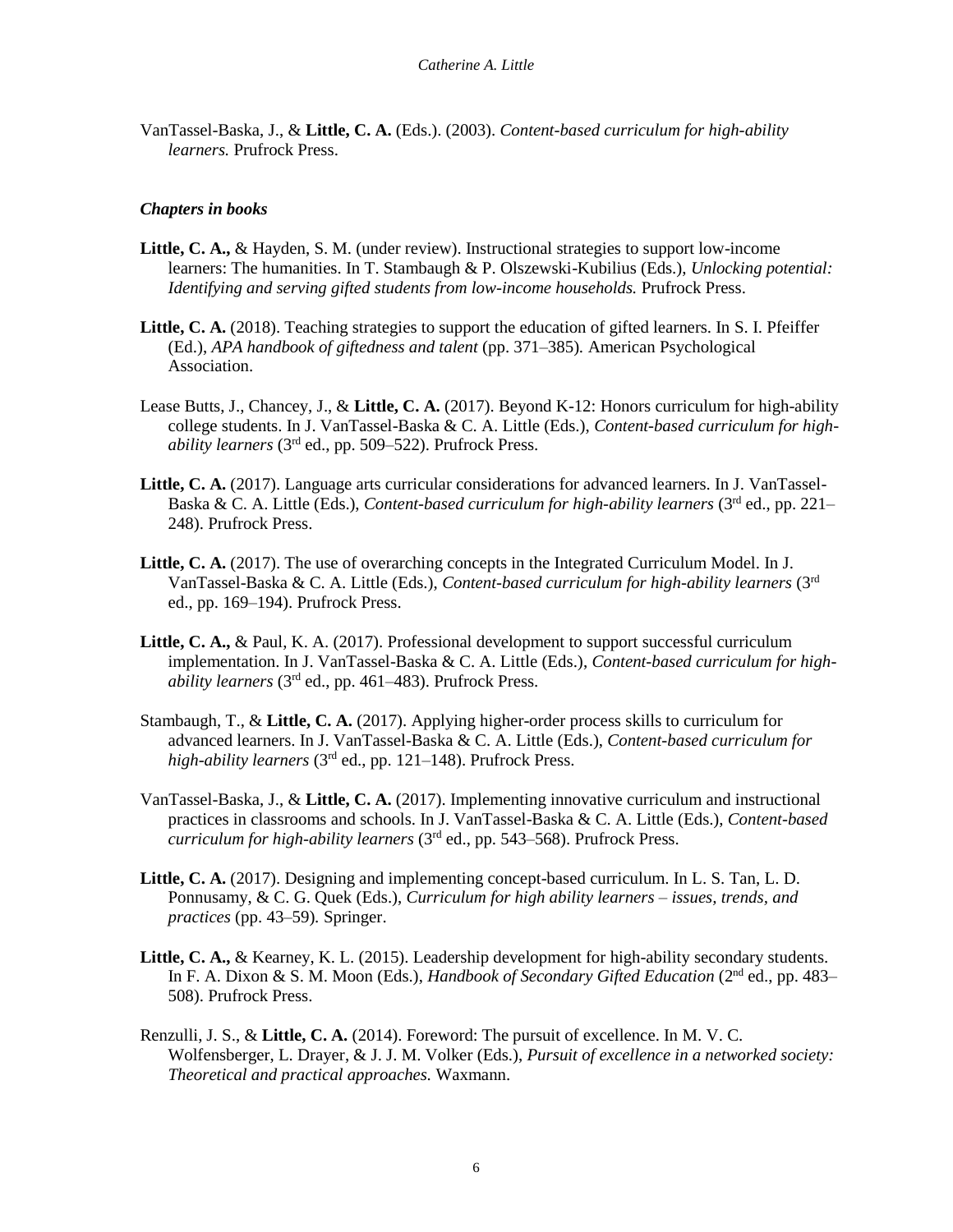- Avery, L. D., & **Little, C. A.** (2011). Concept development and learning. In J. VanTassel-Baska & C. A. Little (Eds.), *Content-based curriculum for high-ability learners* (2<sup>nd</sup> ed., pp.123–149). Prufrock Press.
- Little, C. A. (2011). Adapting language arts curricula for high-ability learners. In J. VanTassel-Baska & C. A. Little (Eds.), *Content-based curriculum for high-ability learners* (2nd ed., pp. 151–186). Prufrock Press.
- **Little, C. A.,** & Paul, K. A. (2011). Professional development to support successful curriculum implementation. In J. VanTassel-Baska & C. A. Little (Eds.), *Content-based curriculum for highability learners*  $(2<sup>nd</sup> ed., pp. 413–435)$ . Prufrock Press.
- Struck, J. M., & **Little, C. A.** (2011). Integrating higher order process skills and content. In J. VanTassel-Baska & C. A. Little (Eds.), *Content-based curriculum for high-ability learners* (2nd ed., pp. 77–99). Prufrock Press.
- **Little, C. A.** (2009). The Integrated Curriculum Model. In B. McFarlane & T. Stambaugh (Eds.), *Leading in gifted education: The Festschrift of Dr. Joyce VanTassel-Baska* (pp. 271–284)*.*  Prufrock Press.
- Stronge, J. H., **Little, C. A.,** & Grant, L. W. (2009). Qualities of talented teachers: Reflections and new directions. In B. McFarlane & T. Stambaugh (Eds.), *Leading in gifted education: The Festschrift of Dr. Joyce VanTassel-Baska* (pp. 389–401)*.* Prufrock Press.
- **Little, C. A.** (2007). Supporting implementation: The SEM-R coach. In S. M. Reis, E. A. Fogarty, R. D. Eckert, & L. M. Muller (Eds.), *Schoolwide Enrichment Model Reading* (pp. 129–146). Creative Learning Press.
- **Little, C. A.,** Reis, S. M., Rinaldi, K. L., & Hines, A. H. (2007). Implementing the SEM-R in an after-school setting. In S. M. Reis, E. A. Fogarty, R. D. Eckert, & L. M. Muller (Eds.), *Schoolwide Enrichment Model Reading* (pp. 107–128). Creative Learning Press.
- Avery, L. A., & **Little, C. A.** (2003). Concept development and learning. In J. VanTassel-Baska & C. A. Little (Eds.), *Content-based curriculum for high-ability learners* (pp. 101–124)*.* Prufrock Press.
- Gareis, C. R., Stronge, J. H., & **Little, C. A.** (2003). Giving true value: A model for teacher compensation. In M. Scherer (Ed.), *Keeping good teachers* (pp. 91–100)*.* ASCD.
- **Little, C. A.** (2003). Adapting language arts curricula for high ability learners. In J. VanTassel-Baska & C. A. Little (Eds.), *Content-based curriculum for high-ability learners* (pp. 127–159)*.* Prufrock Press.
- **Little, C. A.**, & Ellis, W. T. (2003). Aligning curricula for the gifted with content standards and exemplary secondary programs. In J. VanTassel-Baska & C. A. Little (Eds.), *Content-based curriculum for high-ability learners* (pp. 327–354)*.* Prufrock Press.
- Struck. J. M., & **Little, C. A.** (2003). Making appropriate instructional choices. In J. VanTassel-Baska & C. A. Little (Eds.), *Content-based curriculum for high-ability learners* (pp. 279–304)*.*  Prufrock Press.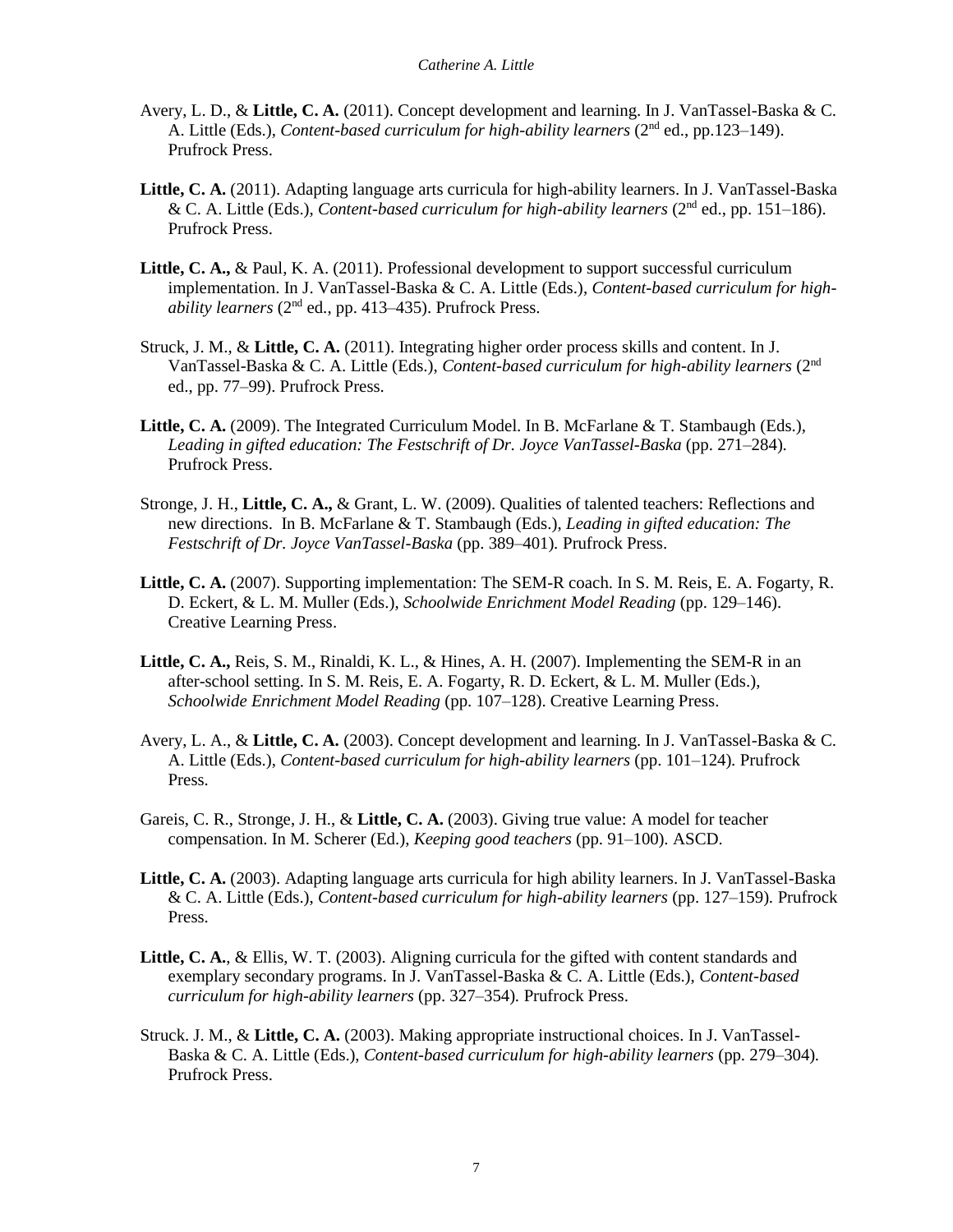### *Book reviews*

- Little, C. A. (2004). (Review of the book, *Exceptionally gifted children* [2<sup>nd</sup> ed.], M. U. M. Gross.) *Gifted and Talented International, 19,* 109–111*.*
- Little, C. A. (2004). (Review of the book, *Exceptionally gifted children* [2<sup>nd</sup> ed.], M. U. M. Gross.) *Gifted Child Quarterly, 48,* 246–248*.*
- **Little, C.** (2001). (Review of the book, *The myth of the first three years,* J. Bruer.) *Gifted Child Quarterly, 45,* 226–227*.*
- **Little, C. A.** (1999). (Review of the book, *To think,* F. Smith.) *Gifted Child Quarterly, 43,* 213–216*.*

### *Reports from grant and contract work*

- **Little, C. A.,** Chancey, J. M., & Hines, A. H. (2011). *Evaluation of the 2010*–*11 Teacher Quality Partnership Grant Program: Final results summary.* Submitted to the Connecticut Department of Higher Education. Storrs, CT: University of Connecticut.
- **Little, C. A., &** Chancey, J. M. (2010). *Evaluation of the 2009*–*10 Teacher Quality Partnership Grant Program: Final results summary.* Submitted to the Connecticut Department of Higher Education. Storrs, CT: University of Connecticut.
- Reis, S. M., **Little, C. A.,** Fogarty, E., Housand, A. M., Housand, B. C., Sweeny, S. M., Eckert, R. D., & Muller, L. M. (2010). *Case studies of successful Schoolwide Enrichment Model-Reading (SEM-R) classroom implementation.* Storrs, CT: Neag Center for Gifted Education and Talent Development.
- **Little, C. A., &** Paul, K. A. (2009). *Evaluation of the 2008*–*09 Teacher Quality Partnership Grant Program: Final results summary.* Submitted to the Connecticut Department of Higher Education. Storrs, CT: University of Connecticut.
- **Little, C. A.,** Paul, K. A., Kearney, K., & Wilson, H. E. (2008). *Evaluation of the 2007*–*08 Teacher Quality Partnership Grant Program: Final results summary.* Submitted to the Connecticut Department of Higher Education. Storrs, CT: University of Connecticut.
- O'Connell, A. A., **Little, C. A.,** Zhao, J., & Paul, K. A. (2007). *Evaluation of the 2006*–*07 Teacher Quality Partnership Grant Program: Final results summary.* Submitted to the Connecticut Department of Higher Education. Storrs, CT: University of Connecticut.
- **Little, C. A.**, Feng, A. X., VanTassel-Baska, J., Rogers, K. B., & Avery, L. D. (2002). *Project Phoenix: Final report on social studies curriculum effectiveness.* Williamsburg, VA: Center for Gifted Education, The College of William and Mary.
- Stronge, J. H., Gareis, C. R., **Little, C**., & Hindman, J. L. (2002). *Attracting, developing, and retaining quality teachers: Proposal for restructuring teacher compensation in Alexandria City Public Schools.* Prepared for the ACPS School Board.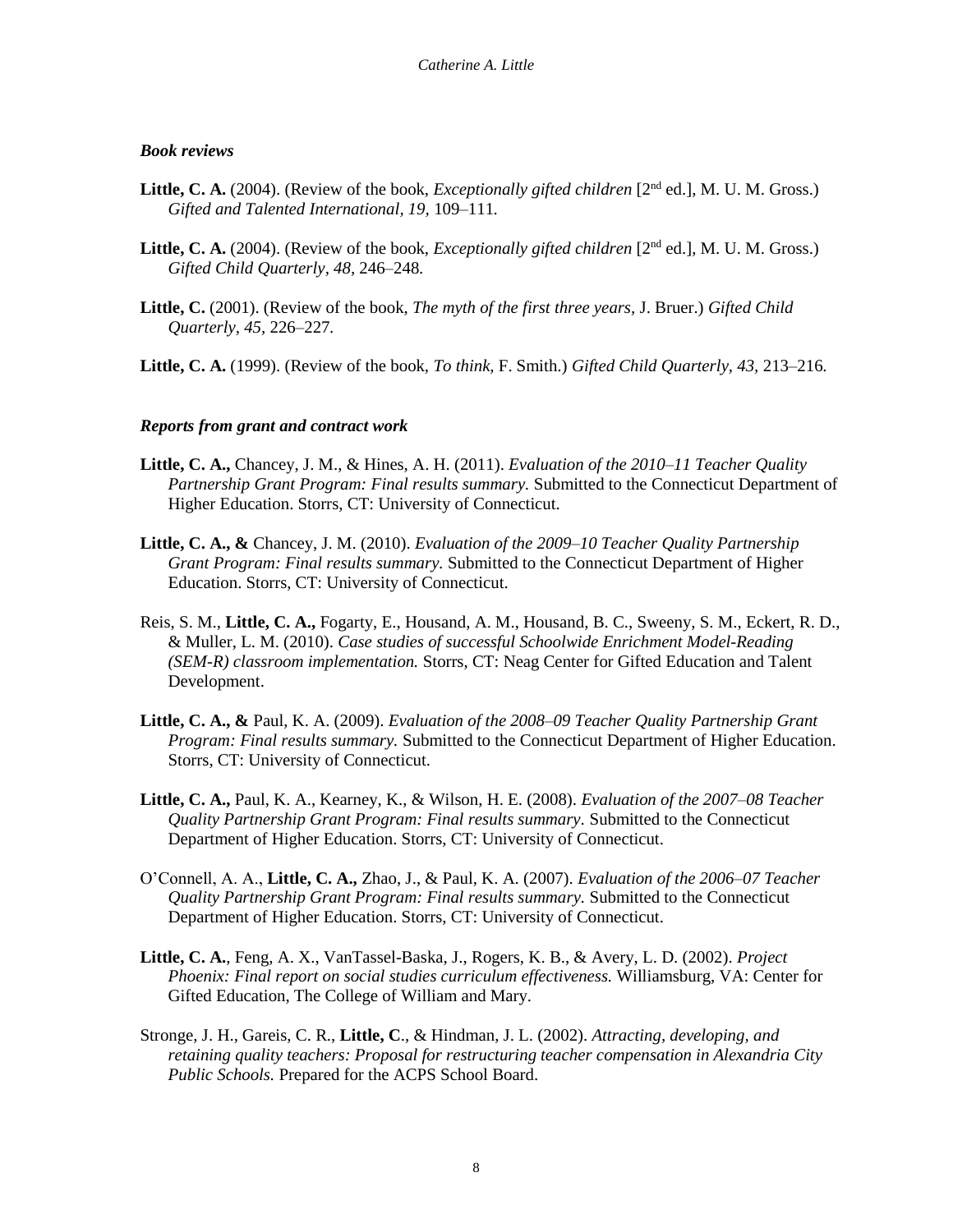### *Assessment Materials*

- **Little, C. A.,** Paul, K. A., Wilson, H. E., Kearney, K. L., & Hines, A. H. (2008). *Examining professional development – an observational framework.* Instrument developed as part of the external evaluation of the Connecticut Teacher Quality Partnership Grant Program.
- **Little, C. A.,** & Fogarty, E. A. (2006). *Teaching and reading: Attitudes and practices survey.*  Schoolwide Enrichment Model-Reading project, Neag Center for Gifted Education and Talent Development, University of Connecticut.
- **Little, C. A.**, Fogarty, E. A., & Reis, S. M. (2005). *SEM-R observation scale.* Schoolwide Enrichment Model-Reading project, Neag Center for Gifted Education and Talent Development, University of Connecticut.
- Bracken, B. A., **Little, C. A.**, McGowan, S. M., Tyler, K. T., Baker, L., Chandler, K. L., Quek, C. G., & Ginsburgh, P. K. (2004). *Professional development questionnaire.* Williamsburg, VA: Center for Gifted Education, The College of William and Mary.
- Bracken, B. A., Bai, W., Fithian, E., Lamprecht, S., **Little, C.**, & Quek, C. (2003). *Test of critical thinking.* Williamsburg, VA: Center for Gifted Education, The College of William and Mary.

# *Curriculum Units*

Primary author or co-author of four social studies units and one language arts unit:

Little, C. A. (2009). True story-telling: How historians construct the past. In J. H. Purcell & J. H. Leppien (Eds.), *Parallel curriculum units for social studies, grades 6*–*12.* Corwin Press.

Center for Gifted Education. (2003). *Ancient China: The Middle Kingdom.* Kendall/Hunt. (NAGC Curriculum Award 2004)

Center for Gifted Education. (2003). *Ancient Egypt: Gift of the Nile.* Kendall/Hunt. (NAGC Curriculum Award 2003)

Center for Gifted Education. (2003). *Beyond words.* Kendall/Hunt. (NAGC Curriculum Award 2001)

Center for Gifted Education. (2003). *The world turned upside down: The American Revolution.*  Kendall/Hunt.

Coordinated development and revision of eight social studies units for grades 2–8 and four social studies units for grades 9–10 for the Center for Gifted Education at the College of William and Mary.

Participated in final revision for publication of nine language arts curriculum units from the Center for Gifted Education at the College of William and Mary.

Coordinated development of *Navigators,* a series of novel study guides for strong readers in elementary and middle grades.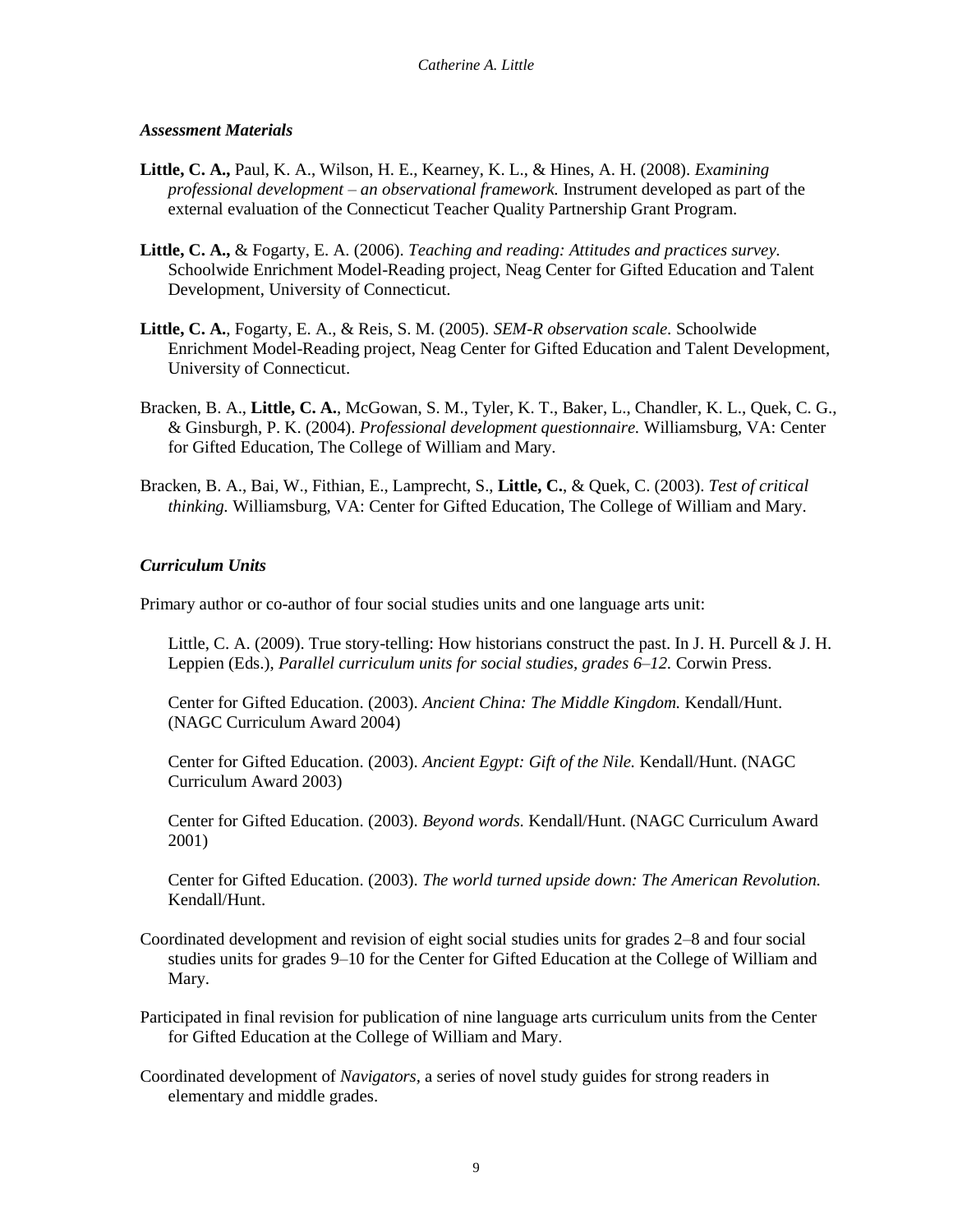## **PUBLICATIONS LEADERSHIP**

Associate Editor, *Gifted Child Quarterly,* 2012–2017. Editorial Board, *Gifted Child Quarterly,* 2017–present. Editorial Board, *Journal of Advanced Academics,* 2007–present. Editorial Board, *Teaching for High Potential,* 2005–2007. Assistant editor, *Gifted and Talented International,* 1997–2002.

Ad hoc reviews: *Gifted Child Quarterly Journal of Advanced Academics Journal of Curriculum and Instruction Journal of Primary Prevention Journal of Research in Childhood Education Journal of School Psychology Learning and Individual Differences Psychology in the Schools Roeper Review Teaching and Teacher Education*

### **MEMBERSHIP/LEADERSHIP IN PROFESSIONAL AND HONOR SOCIETIES**

**Connecticut Association for the Gifted** (CAG), 2010–present; Board member, 2010–2014.

**International Reading Association** (IRA), 2005–2012.

#### **American Educational Research Association** (AERA), 2002–present.

Secretary, SIG: Research on Giftedness, Creativity, and Talent, 2012–2014 Program Chair, SIG: Research on Giftedness, Creativity, and Talent, 2011–2012 Assistant Program Chair, SIG: Research on Giftedness, Creativity, and Talent, 2010–2011 Member-at-Large, SIG: Research on Giftedness and Talent Development, 2006–2008, 2008– 2010

#### **ASCD**, 1998–present.

#### **National Association for Gifted Children** (NAGC), 1996–present.

Publications Committee, 2018–present. Governance Secretary, 2016–2018. Treasurer, 2014–2016. Member-at-Large, Board of Directors, 2011–2014. Publications Committee Chair, Research and Evaluation Network, 2010–2012. Leadership Development Committee, 2007–2011. Working Group on Gifted Education Terminology, 2008–2009. Education Commission, 2006–2007. Recording secretary, Early Childhood Division, 1997–1998. Presentations at NAGC conventions, annually 1997–present.

**Phi Beta Kappa,** 1993–present.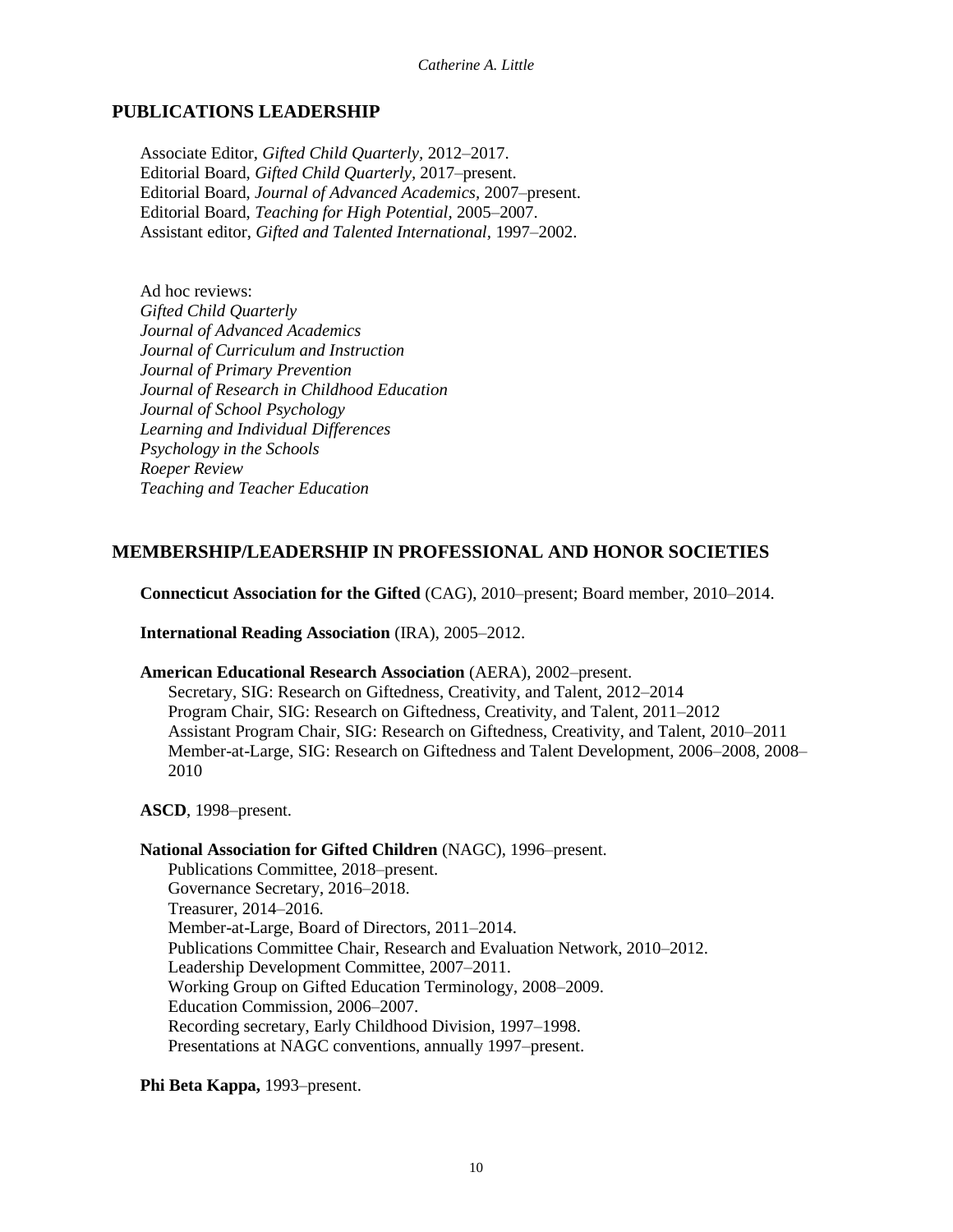**Kappa Delta Pi,** 1993–present.

**Virginia Educational Research Association** (VERA), 1999–2000.

**National Association for the Education of Young Children** (NAEYC), 1997–1998.

# **GRANT/CONTRACT WORK (FUNDED)**

- **Project LIFT,** grant from the U. S. Department of Education Jacob K. Javits Program, Principal Investigator, 2017–2022. \$2,406,770.
- **Project SPARK,** grant from the U.S. Department of Education Jacob K. Javits Program, Principal Investigator, 2014–2019. \$2,500,000.
- **Perceived Influence of UConn Mentor Connection,** UConn Faculty Small Grant Program, Principal Investigator, 2013–2014. \$1498.
- **SEM-R Outreach** (project with Waterbury Public Schools): Principal Investigator, 2012–2013. \$75,000.
- **SEM-R in the Middle** (grant from the U. S. Department of Education Jacob K. Javits Program): Co-Principal Investigator, 2008–2013 [Funding cut 2011 in federal budget; originally \$2,250,000]
- **Evaluation for Teacher Quality Partnership Grant Program** (contract with Connecticut Department of Higher Education under federal grant funding): Principal Investigator, 2007–2011. Approx. \$35,000 per year.
- **Project Expanding Horizons** (grant from Jack Kent Cooke Foundation; principal investigator: Joseph Renzulli): Project Coordinator, 2005–2007. \$200,000.
- **UConn Mentor Connection** (grant from Connecticut State Department of Education; principal investigator: Joseph Renzulli, 1996–2011): Project Coordinator/Faculty Advisor, 2005–2015. Approx. \$150,000 per year through 2011.
- **Evaluation for Project Opening Doors** (contract with Connecticut State Department of Education under federal grant funding: principal investigators for evaluation: Del Siegle and D. Betsy McCoach): Investigator, 2005–2007.

#### **Grants Supporting/Supervising Undergraduate Research**

- **The Asian American Educational Experience** (IDEA grant from the Office of Undergraduate Research), Faculty Co-Advisor, 2018.
- **A Study of Parent Perceptions of Advanced Academic Potential in the Early Grades** (SURF grant from Office of Undergraduate Research with an undergraduate student), Faculty Advisor, 2016.
- **Project SPARK (SHARE grant from Office of Undergraduate Research with an undergraduate** student), Faculty Advisor, 2015–2016.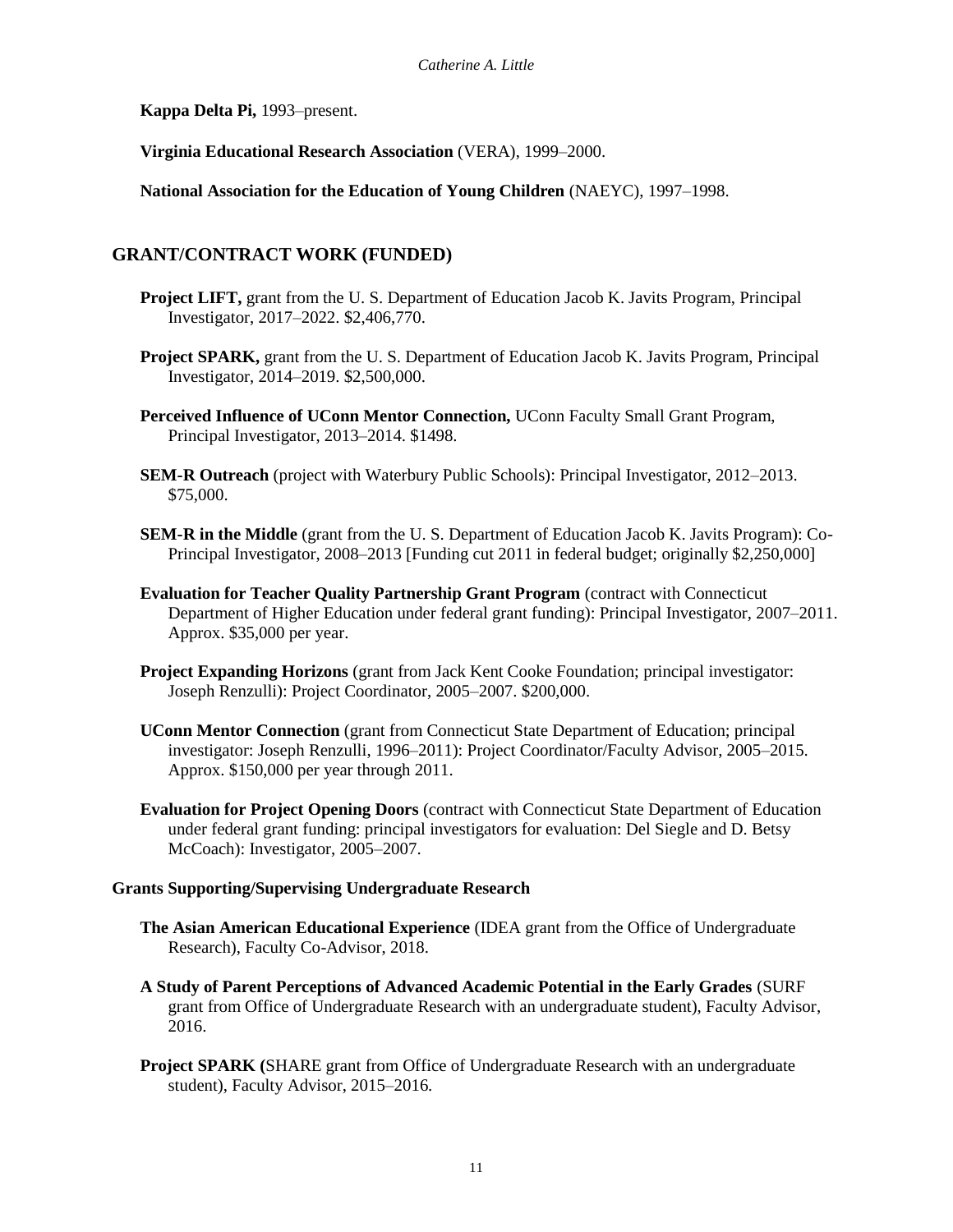- **Classroom Discourse: Conversation Patterns of High Potential Students from Underrepresented Populations** (SURF grant from Office of Undergraduate Research with an undergraduate student), Faculty Advisor, 2015.
- **Examining Questioning in Reading Classrooms (**SHARE grant from Office of Undergraduate Research with an undergraduate student), Faculty Advisor, 2013–2014.
- **Teacher Questioning and Student Responses: Promoting Higher-Level Thinking (**SHARE grant from Office of Undergraduate Research with an undergraduate student), Faculty Advisor, 2012– 2013.
- **A Study of Teachers' Questioning Sequences in Reading Instruction (**SHARE grant from Office of Undergraduate Research with an undergraduate student), Faculty Advisor, 2012–2013.

### **COURSES TAUGHT**

*University of Connecticut* **EPSY 6194,** Seminar, 2014, 2015, 2017, 2019 **EPSY 5760,** Improving Students' Thinking Skills, 2013–2014, 2016 **EGEN 311/5195,** Workshop in Education, 2007–2010 **EGEN 298H/4194H,** Honors Seminar, 2006–2019 **EPSY 252/253,** Assessment of Learning I and II, 2005 **EPSY 459/6770,** Curricular Options for High-Ability Learners, 2008, 2010 **EPSY 368/5780, Social and Emotional Components of Talent Development,** 2005, 2007, 2009 **EPSY 384, Seminar in Gifted Education,** 2005 **EPSY 373/5740, Strategies for Differentiating the Grade-Level Curriculum,** 2004, 2006–2019 **EGEN 294H, Seminar/Clinic, The Student As Learner (Honors Seminar),** 2004 **EDCI 381, Practicum/Seminar,** 2005–2006

*The College of William and Mary*

**CI G80, Psychology and Education of the Gifted Learner,** 2002–2003 **CI G82, Social-Emotional Development and Guidance of Gifted Learners,** 2002–2004 **CI G84, Practicum in Gifted Education,** 2003–2004 **EPPL 612, Curriculum and Instruction for Gifted Learners,** 1999, 2000, 2003 **EPPL 670, Gifted Program Planning, Development, and Evaluation,** 2004 **ED 310, Social and Philosophical Foundations of American Education,** 2001, 2003 **CI 591, Current Issues in Curriculum, Instruction, and Assessment**, 2003–2004

# **CONFERENCE PRESENTATIONS**

**\*** Indicates refereed presentation

- Rinn, A., Kettler, T., Stewart, K., Roberson, J. J., Meyer, M., & **Little, C. A.** (2019, December). *Get the scoop on grad school info panel.* Invited panel discussion at the conference of the Texas Association for the Gifted and Talented, San Antonio, TX, United States.
- Stambaugh, T., Fecht, E., **Little, C. A.**, & Carpenter, A. (2019, December). *Let's talk: Quality curriculum development.* Invited panel discussion at the conference of the Texas Association for the Gifted and Talented, San Antonio, TX, United States.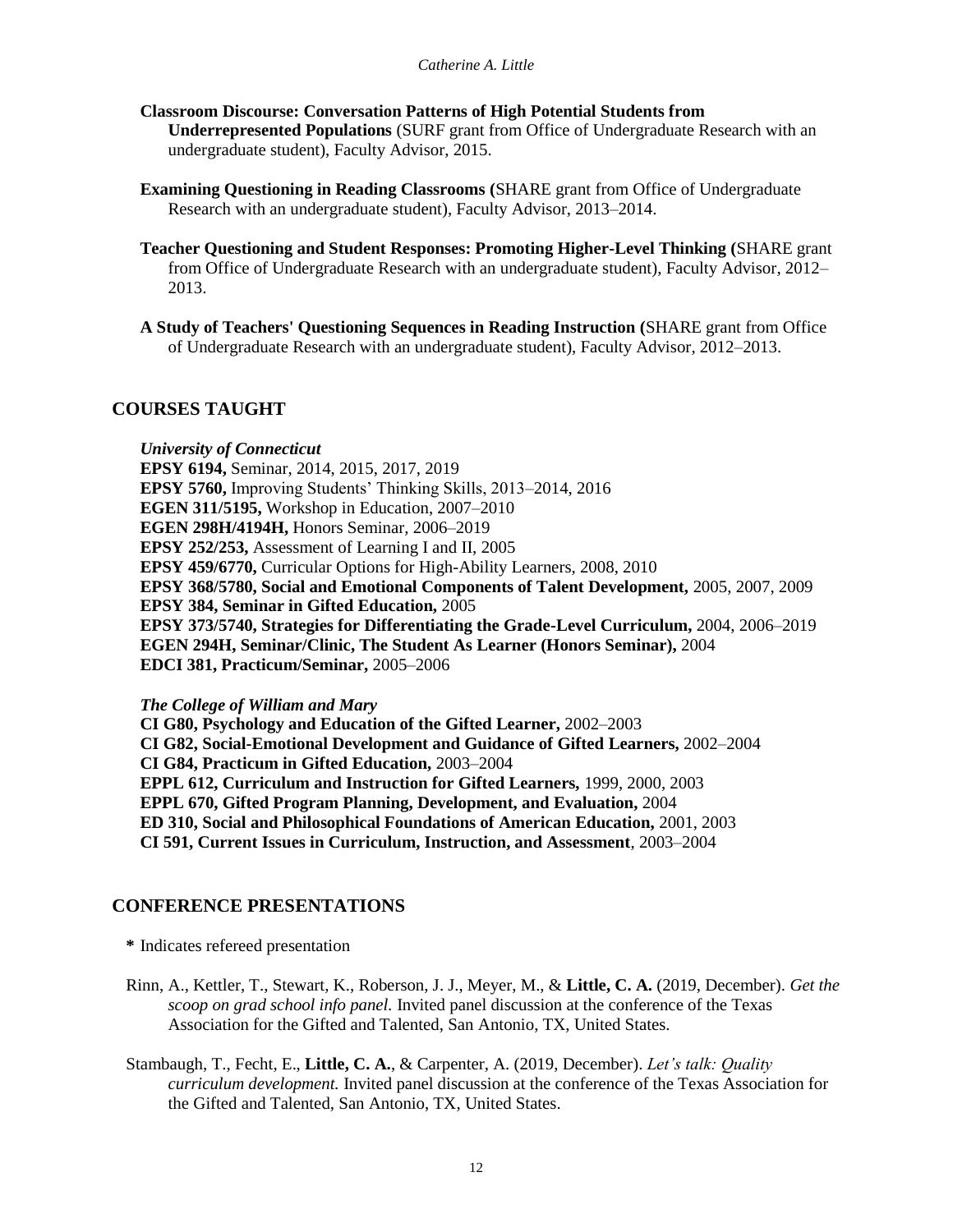- \* Siegle, D., **Little, C. A.**, & Gubbins, E. J. (2019, November). *Effecting change: Promising practices with gifted students from underserved populations.* Presentation at the conference of the Connecticut Association of Boards of Education and Connecticut Association of Public School Superintendents, Mystic, CT, United States.
- \* Adelson, J. L., O'Brien, R., **Little, C. A.**, & Pittard, C. (2019, November). *Promoting gifted program access for learners from underserved populations.* Presentation at the annual meeting of the National Association for Gifted Children, Albuquerque, NM, United States.
- \* Firmender, J., Fogarty, E., **Little, C. A.**, Kearney, K. L., & Peters, P. (2019, November). *Planning*  with Rosie, Ada, and Iggy in mind: Lessons to develop gifted behaviors. Poster presentation at the annual meeting of the National Association for Gifted Children, Albuquerque, NM, United States.
- \* **Little, C. A.,** Kearney, K. L., & Adelson, J. L. (2019, November). *Mathematical fun in the summer sun: Advanced summer learning in the early grades.* Presentation at the annual meeting of the National Association for Gifted Children, Albuquerque, NM, United States.
- Mofield, E., Kettler, T., Dai, D., Stambaugh, T., & **Little, C. A.** (2019, November). *Emerging conceptions of gifted curriculum: Where are we and where do we go from here?* Invited panel discussion at the annual meeting of the National Association for Gifted Children, Albuquerque, NM, United States.
- \* O'Brien, R. L., **Little, C. A.**, & Kearney, K. L. (2019, November). *Elevating expectations by breaking the glass ceiling.* Poster presentation at the annual meeting of the National Association for Gifted Children, Albuquerque, NM, United States.
- **Little, C. A.** (2019, July). *Questions and answers and what happens in between.* Week-long strand at Confratute, University of Connecticut, Storrs, United States.
- \* Adelson, J. L., Pittard, C. M., **Little, C. A.,** Kearney, K. L., & O'Brien, R. L. (2019, April). *Summer program effects on geometry achievement.* Roundtable presentation at the annual meeting of the American Educational Research Association, Toronto, Canada.
- \* Kearney, K. L., Adelson,J. L., Roberts, A. M., Pittard,C. M., O'Brien, R. L., & **Little, C. A.** (2019, April). *Access and identification: Gifted program identification following early referral for highpotential behaviors.* Paper presentation at the annual meeting of the American Educational Research Association, Toronto, Canada.
- \* **Little, C. A.,** O'Brien, R. L., Kearney, K. L., & Little, S. (2019, April). *Instructional practices and perceptions of high potential.* Paper presentation at the annual meeting of the American Educational Research Association, Toronto, Canada.
- **Little, C. A.** (2019, March). *Instructional complexity: The challenges of advanced curriculum for teachers.* Keynote presentation at the National Curriculum Networking Conference, William and Mary, Williamsburg, VA, United States.
- **Little, C. A.** (2019, March). *Questions and answers and what happens in between.* Invited presentation at the National Curriculum Networking Conference, William and Mary, Williamsburg, VA, United States.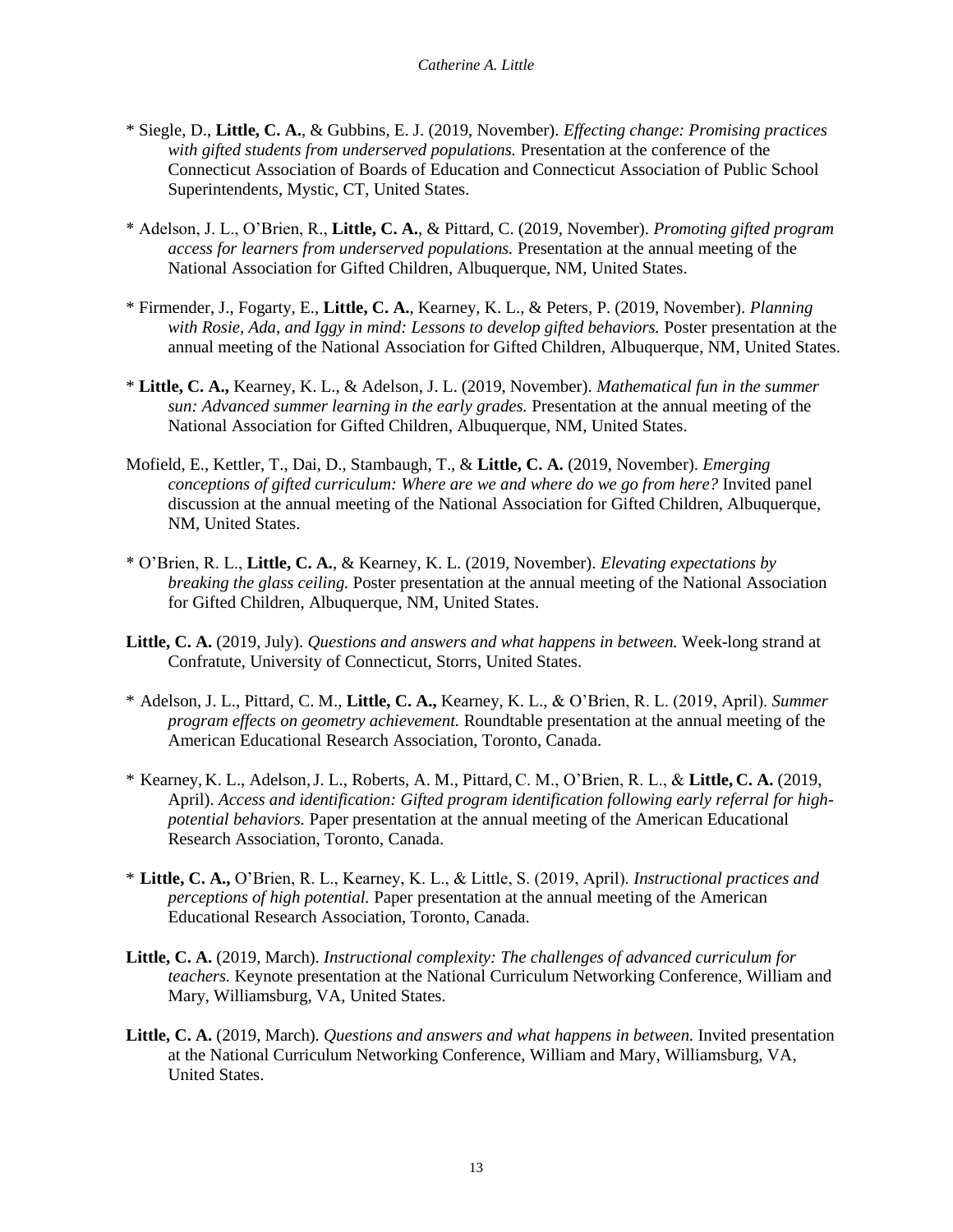- \* Adelson, J. L., Pittard, C., O'Brien, R., & **Little, C. A.** (2018, November). *Above-level achievement in the early grades: Classroom and assessment implications.* Poster presentation at the annual meeting of the National Association for Gifted Children, Minneapolis, MN, United States.
- \* Adelson, J. L., O'Brien, R., **Little, C. A.,** & Pittard, C. (2018, November). *Recognizing potential in the early grades: Supporting opportunities for access.* Presentation at the annual meeting of the National Association for Gifted Children, Minneapolis, MN, United States.
- **Little, C. A.,** Callahan, C. M., et al. (2018, November). *Curriculum journeys: A GPS for effective and engaging learning opportunities for gifted students.* Pre-conference workshop at the annual meeting of the National Association for Gifted Children, Minneapolis, MN, United States.
- \* O'Brien, R., & **Little, C. A.** (2018, November). *If you give a mouse a cookie…Strategies for responding to gifted behaviors.* Presentation at the annual meeting of the National Association for Gifted Children, Minneapolis, MN, United States.
- **Little, C. A.** (2018, November). *Jacob's Ladder: Supporting reading comprehension and advanced thinking.* Presentation at the Virginia Association for the Gifted Seminar, Roanoke, VA, United States.
- Little, C. A. (2018, November). *Teaching with concepts for meaning, depth, and rigor.* Presentation at the Virginia Association for the Gifted Seminar, Roanoke, VA, United States.
- \* Kearney, K. L., Adelson, J. L., **Little, C. A.,** O'Brien, R. L., Cash, K., & Pittard, C. (2018, April). *More of a good thing? One- and two-year summer program effects on mathematics achievement.*  Roundtable presentation at the annual meeting of the American Educational Research Association, New York, NY, United States.
- \* **Little, C. A.,** Kearney, K. L., O'Brien, R. L., Adelson, J. L., & Roberts, A. M. (2018, April). *Summer learning in mathematics: Promoting a supportive learning environment through curriculum and instruction.* Poster in structured poster session at the annual meeting of the American Educational Research Association, New York, NY, United States.
- \* Gilson, C. M., & **Little, C. A.** (2017, November). *Enhancing the rigor of reading discourse.*  Roundtable presentation at the annual meeting of the National Association for Gifted Children, Charlotte, NC, United States.
- \* **Little, C. A.** (2017, November). *Using advanced learners as peer tutors: Guiding teachers in critical reflection on a questionable practice.* Poster presentation at the annual meeting of the National Association for Gifted Children, Charlotte, NC, United States.
- \* Robinson, A., Stambaugh, T., **Little, C. A.,** & Gallagher, S. (2017, November). *Evidence-supported curriculum for low-income gifted learners: Why reinvent the wheel?* Panel discussion at the annual meeting of the National Association for Gifted Children, Charlotte, NC, United States.
- Robinson, A., **Little, C. A.,** Gallagher, S., & Swanson, J. D. (2017, November). *Effective and engaging curriculum platforms for talent spotting.* Preconference panel discussion at the annual meeting of the National Association for Gifted Children, Charlotte, NC, United States.
- Robinson, A., Deitz, C., Gallagher, S., **Little, C. A.,** & Missett, T. (2017, November). *Humanities curriculum with a track record: Conversations with colleagues.* Preconference roundtable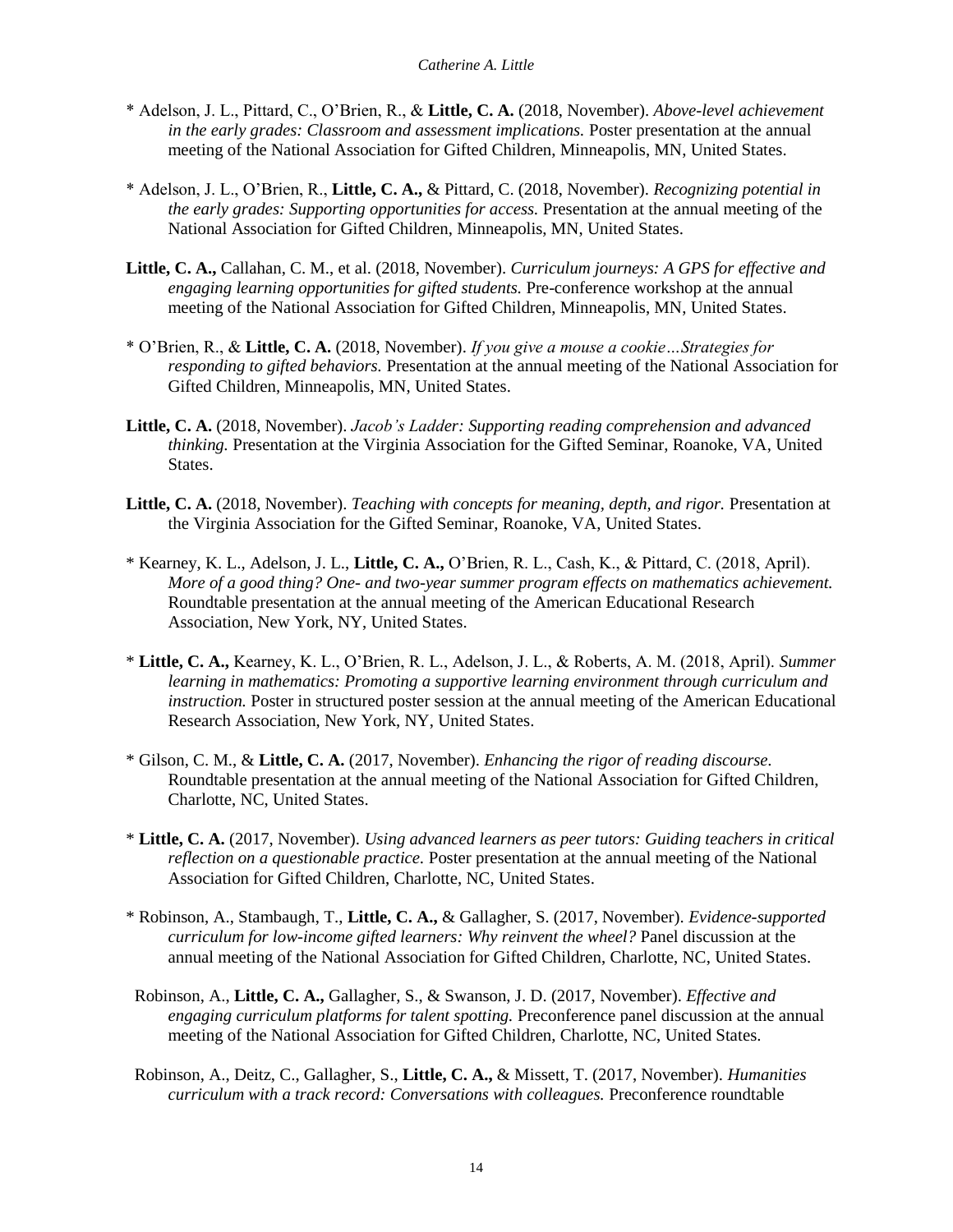discussion at the annual meeting of the National Association for Gifted Children, Charlotte, NC, United States.

- \* **Little, C. A.** (2017, October). *Peer tutoring: Effective strategy or unfair use of student time?*  Presentation at the New England Conference for Talent Development and Gifted Education, Portland, ME, United States.
- \* O'Brien, R., **Little, C. A.**, & Kearney, K. L. (2017, October). *Taming the fluff: Making differentiation substantive*. Presentation at the New England Conference for Talent Development and Gifted Education, Portland, ME, United States.
- **Little, C. A.** (2017, July). *Project SPARK: Supporting and promoting advanced readiness in kids*. Strand at Confratute, Storrs, CT, United States.
- \* Kearney, K. L., Cash, K., Adelson, J. L., Roberts, A., **Little, C. A.,** O'Brien, R. (2017, April). *Promoting diversity in the referral process: Teacher ratings and other assessments across demographic groups.* Paper presentation at the annual meeting of the American Educational Research Association, San Antonio, TX, United States.
- \* Kearney, K. L., Cash, K., Adelson, J. L., Roberts, A., **Little, C. A.,** O'Brien, R. (2017, April). *Promoting diversity in the referral process: Teacher ratings and other assessments across demographic groups.* Paper presentation at the annual meeting of the American Educational Research Association, San Antonio, TX, United States.
- \* Brigandi, C., Weiner, J., Siegle, D., Gubbins, E. J., & **Little, C. A.** (2017, April). *Environmental perceptions of gifted secondary school students engaged in enrichment.* Roundtable presentation at the annual meeting of the American Educational Research Association, San Antonio, TX, United States.
- \* Kearney, K. L., Cash, K., Adelson, J. L., Roberts, A., **Little, C. A.,** O'Brien, R. (2017, April). *Promoting diversity in the referral process: Teacher ratings and other assessments across demographic groups.* Paper presentation at the annual meeting of the American Educational Research Association, San Antonio, TX, United States.
- \* **Little, C. A.,** Adelson, J. L., Kearney, K. L., Cash, K., & O'Brien, R. (2017, April). *Supporting and promoting advanced potential in the primary grades.* Poster in structured poster session at the annual meeting of the American Educational Research Association, San Antonio, TX, United States.
- \* O'Brien, R., **Little, C. A.,** Kearney, K. L., Adelson, J. L., & Cash, K. (2017, April). *Professional development and teacher consistency in use of a rating scale.* Poster presentation at the annual meeting of the American Educational Research Association, San Antonio, TX, United States.
- **Little, C. A.** (2017, February). *Beyond Bloom: Tiered assignments and parallel tasks*. Presentation for the Vanderbilt Gifted Education Institute, Nashville, TN, United States.
- **Little, C. A.** (2017, February). *Differentiating without the fluffy stuff*. Presentation for the Vanderbilt Gifted Education Institute, Nashville, TN, United States.
- **Little, C. A.** (2017, February). *Peer tutoring and advanced learners: Effective strategy or unfair use of student time?* Presentation for the Vanderbilt Gifted Education Institute, Nashville, TN, United States.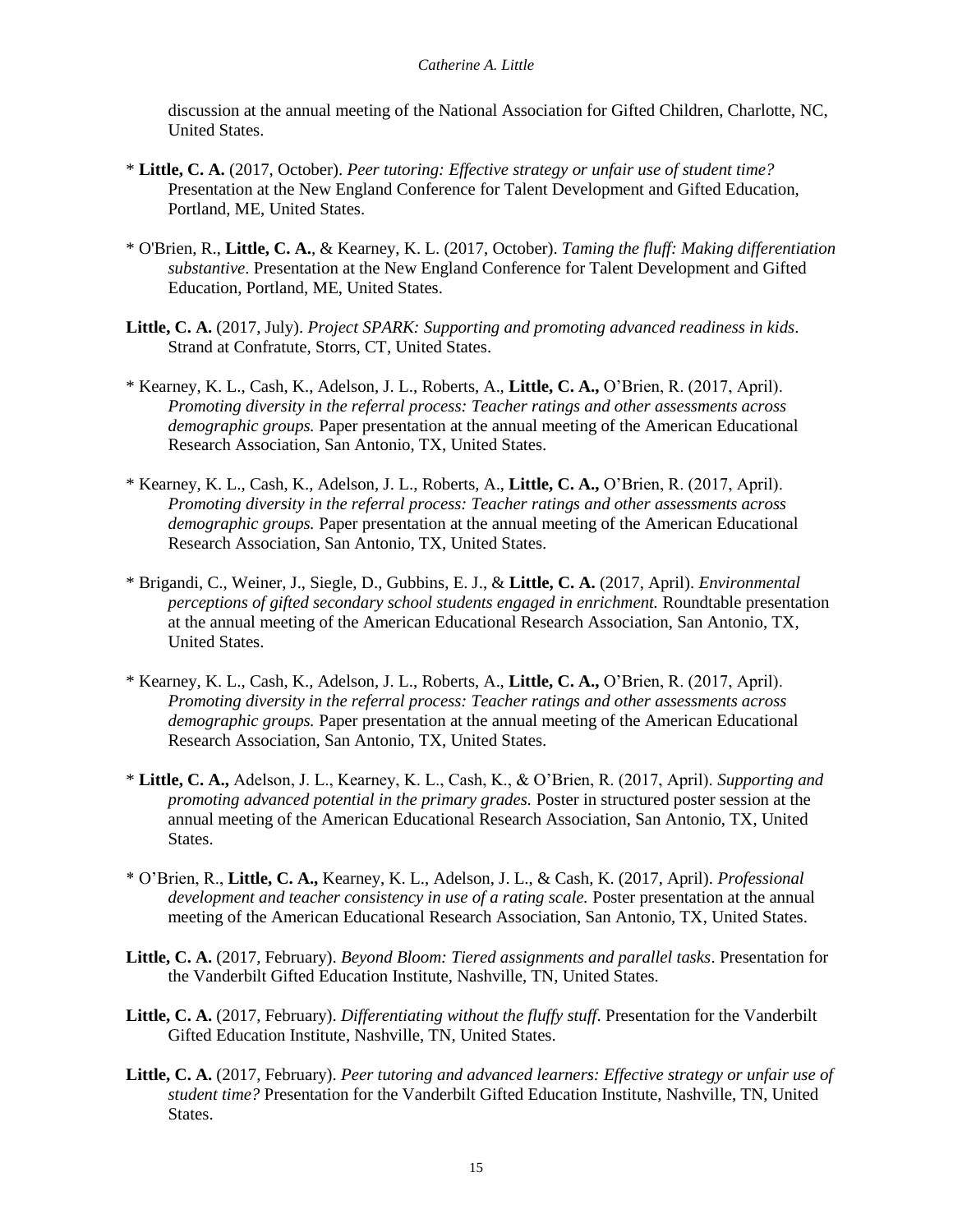- **Little, C. A.** (2017, February). *Questions and answers and what happens in between*. Keynote for the Vanderbilt Gifted Education Institute, Nashville, TN, United States.
- **Little, C. A.** (2017, February). *Striving for rigor in curriculum, instruction, and professional practice*. Presentation for the Vanderbilt Gifted Education Institute, Nashville, TN, United States.
- **Little, C. A.** (2017, February). *When they already know what you are going to teach*. Presentation for the Vanderbilt Gifted Education Institute, Nashville, TN, United States.
- Fugate, C. M., Assouline, S., Fogarty, E., Gaesser, A. H., Gentry, M., Little, C. A., Matthews, M., Paul, K. A., Rogers, K. B., & Wilson, H. E. (2016, November). *Addressing the needs of today's gifted learners: Putting research into practice*. Panel for the National Association for Gifted Children, Lake Buena Vista, FL, United States.
- \* Kearney, K. L., O'Brien, R., & Little, C. A. (2016, November). *Sparking high potential: Encouraging thinking in young students*. Roundtable Discussion for the National Association for Gifted Children, Lake Buena Vista, FL, United States.
- \* Little, C. A., Adelson, J. L., Kearney, K. L., Cash, K., & O'Brien, R. (2016, November). *Early opportunities to strengthen academic readiness: Examining poverty as a moderator of intervention effects*. Presentation for the National Association for Gifted Children, Lake Buena Vista, FL, United States.
- \* Little, C. A., O'Brien, R., & Kearney, K. L. (2016, November). *Sparkles, unicorns, and rainbows: Differentiating without the fluffy stuff*. Presentation for the National Association for Gifted Children, Lake Buena Vista, FL, United States.
- **\*** Brigandi, C., Siegle, D., Weiner, J., Gubbins, E. J., & **Little, C. A.** (2016, April). *Gifted secondary school students: The perceived relationship between enrichment and achievement orientation.*  Poster presentation at the annual meeting of the American Educational Research Association, Washington, DC, United States.
- **\*** O'Brien, R., & **Little, C. A.** (2016, April). *Re-examining the control and autonomy factors in a popular classroom-based questionnaire.* Paper presentation at the annual meeting of the American Educational Research Association, Washington, DC, United States.
- **\*** Kearney, K. L., & **Little, C. A.** (2016, April). *Perceptions of a summer program's influence on talent development: Adolescent reflections during and beyond participation.* Roundtable presentation at the annual meeting of the American Educational Research Association, Washington, DC, United States.
- **Little, C. A.,** Siegle, D., Gentry, M., Robinson, A., Park, H. J., Kaplan, S.,…& Rogers, K. (2015, November). *The Javits program: Addressing diversity, access, and growth in gifted education research.* Special session at the annual convention of the National Association for Gifted Children, Phoenix, AZ, United States.
- \* Adelson, J. L., Robinson, A., **Little, C. A.,** & Kidd, K. (2015, November). *Partnering for strong*  research benefiting gifted children: Lessons learned from Javits Year 1. Presentation at the annual convention of the National Association for Gifted Children, Phoenix, AZ, United States.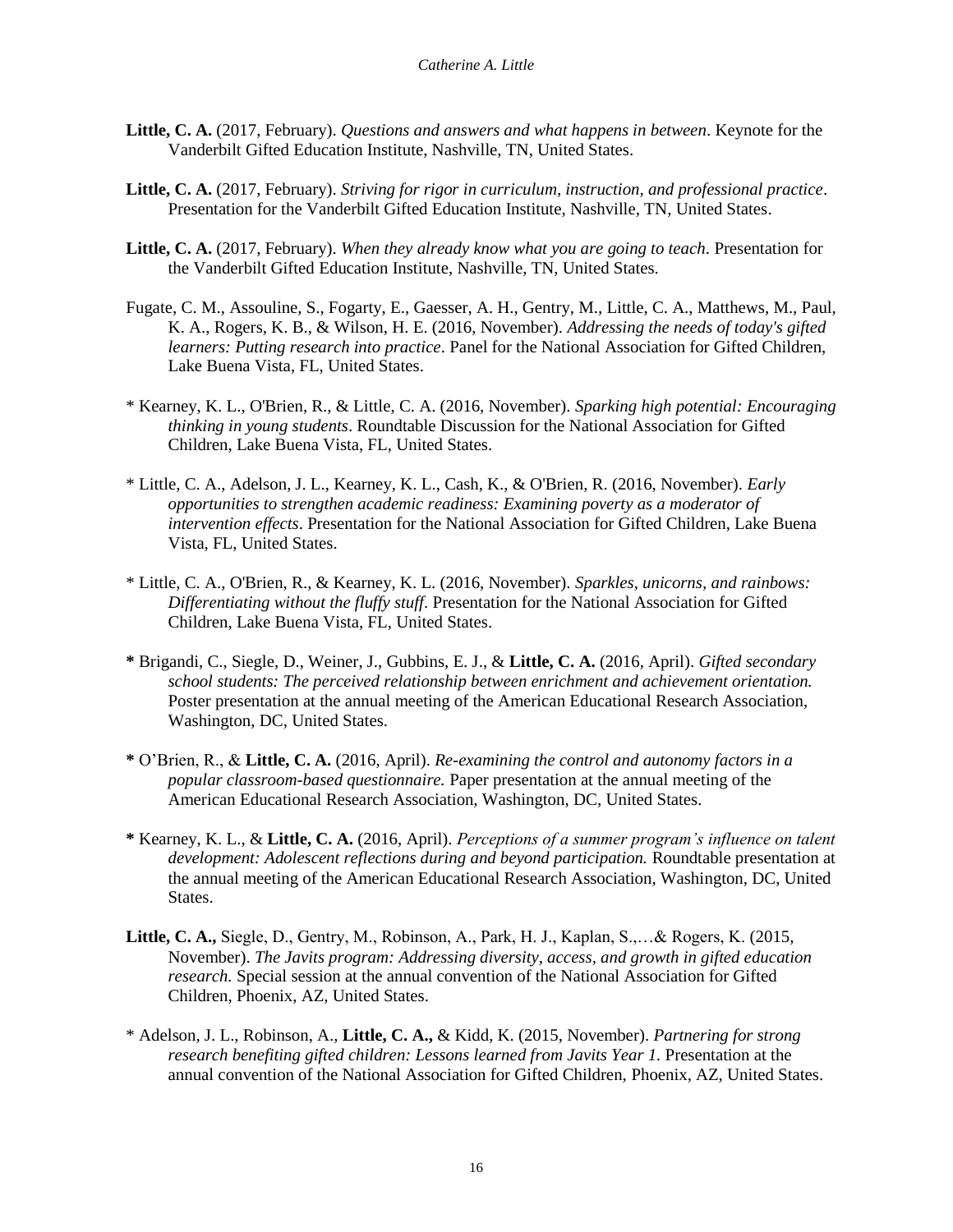- **\* Little, C. A.,** Horn, C. V., Adelson, J. L., Kearney, K. L., & O'Brien, R. (2015, November). *SPARKing summer learning in grades K-2.* Presentation workshop at the annual convention of the National Association for Gifted Children, Phoenix, AZ, United States.
- **Little, C. A.** (2015, October). *Buzzwords or ballast? Quality elements in curriculum and instruction for the gifted.* Presentation for administrator pre-conference at the New England Conference on the Gifted and Talented, Cromwell, CT, United States.
- **\* Little, C. A.,** & O'Brien, R. (2015, October). *Project SPARK: Promoting high potential at K-2.*  Presentation at the New England Conference on the Gifted and Talented, Cromwell, CT, United States.
- **\*** Gilson, C. M., & **Little, C. A.** (2015, April). *Middle school reading teachers' listening orientations.*  Poster presentation at the annual meeting of the American Educational Research Association, Chicago, IL, United States.
- **Little, C. A.,** & Kearney, K. L. (2014, November). *Leadership development: Key considerations for supporting leadership in gifted adolescents.* Preconference workshop at the annual convention of the National Association for Gifted Children, Baltimore, MD, United States.
- **\*** Gilson, C. M., & **Little, C. A.** (2014, November). *Promoting professional teacher reflection on listening behaviors.* Presentation at the annual convention of the National Association for Gifted Children, Baltimore, MD, United States.
- **Little, C. A.** (2014, July). *Language arts and social studies for high-ability learners: The William and Mary curriculum and teaching models.* Institute session for teachers, Edufest 2014, Boise, ID, United States.
- **Little, C. A.** (2014, July). *Questions and answers and what happens in between: Examining higherlevel questioning in instructional practice.* Workshop for teachers, Edufest 2014, Boise, ID, United States.
- **\* Little, C. A.,** & Kearney, K. L. (2014, April). *Perceived influence of a summer mentorship program.*  Roundtable presentation at the annual meeting of the American Educational Research Association, Philadelphia, PA, United States.
- **\* Little, C. A.,** & Kearney, K. L. (2014, March). *Perceived influence of a summer mentorship program.*  Presentation at the Wallace Research and Policy Symposium on Talent Development, Arlington, VA, United States.
- **Little, C. A**. (2014, February). *Questioning and differentiation to promote higher-level thinking.* Invited lecture for conference on Promoting Excellence in the School Science Subjects, Junior College – Utrecht, Utrecht, The Netherlands.
- **\* Little, C. A.,** Gilson, C. M., & Kearney, K. L. (2013, November). *Promoting professional teacher reflection on questioning and listening behaviors.* Presentation at the annual convention of the National Association for Gifted Children, Indianapolis, IN, United States.
- **Little, C. A.,** & Gilson, C. M. (2013, November). *Questions, answers, and the spaces in between: Examining higher-level questioning in instructional practice.* Preconference workshop at the annual convention of the National Association for Gifted Children, Indianapolis, IN, United States.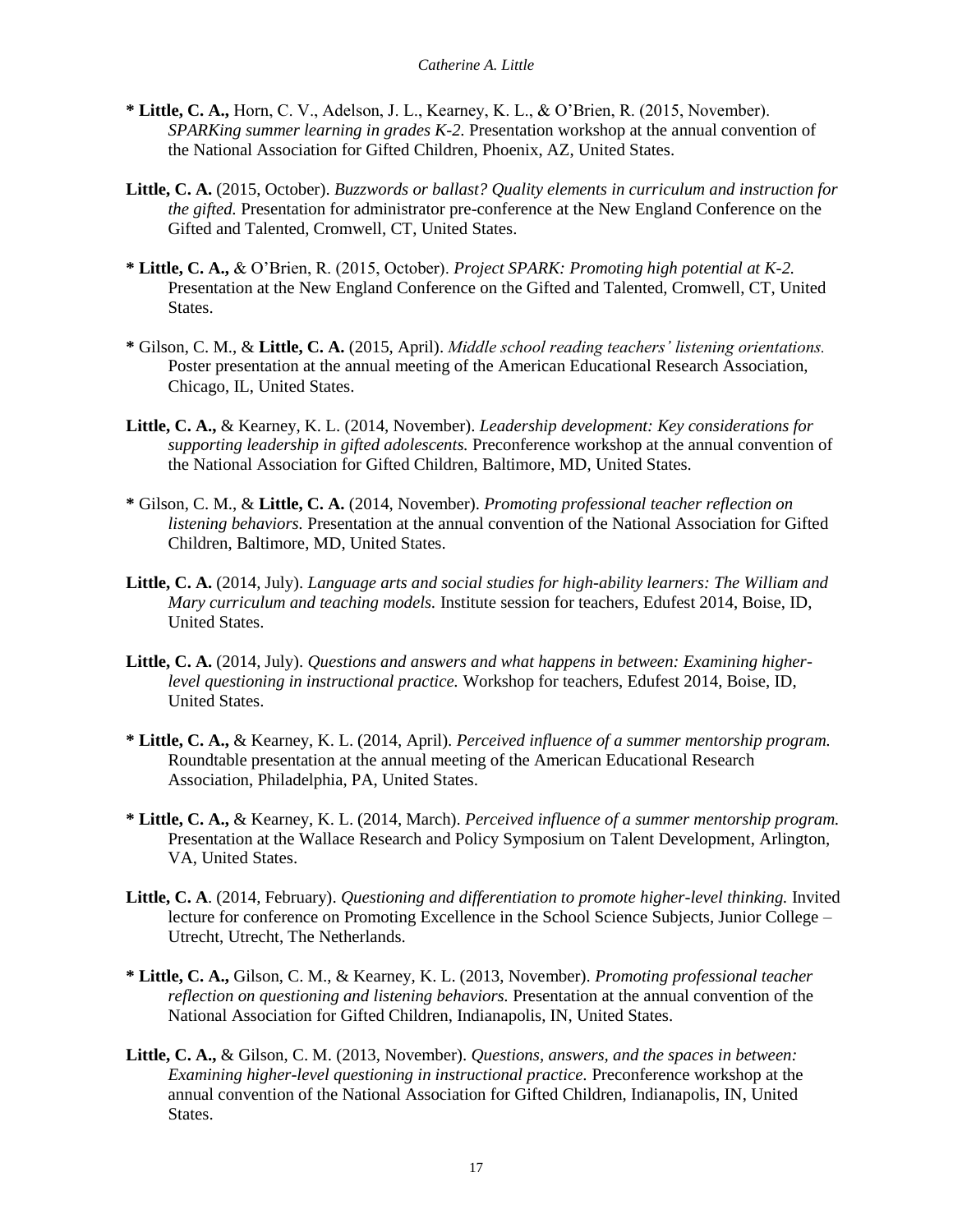- **\* Little, C. A.,** Massicotte, C. M., & Ruegg, A. (2013, April). *What the teacher says: A study of questioning and differentiation in elementary reading conferences.* Roundtable presentation at the annual meeting of the American Educational Research Association, San Francisco, CA, United States.
- **Little, C. A.** (2013, March). *The journey and the destination: Striving for rigor in curriculum, instruction, and professional practice.* Invited alumni keynote address at National Curriculum Network Conference, Williamsburg, VA, United States.
- \* **Little, C. A.,** Massicotte, C. M., Kearney, K. L., & Ruegg, A. (2012, November). *Higher-level questioning: Closing the citation gap.* Presentation at the annual meeting of the National Association for Gifted Children, Denver, CO, United States.
- **Little, C. A.** (2012, October). *Higher level questioning: Is the question itself enough?* Presentation at ECU Gifted Conference, Greenville, NC, United States.
- Little, C. A. (2012, October). *Catching the updraft: Opportunities for rigor and growth.* Keynote presentation at ECU Gifted Conference, Greenville, NC, United States.
- \* **Little, C. A.** (2012, October). *Excellence and rigor across the curriculum: Applying criteria for challenging advanced learners.* Presentation at the International Conference on Evoking Excellence in Higher Education and Beyond, Groningen, Netherlands.
- \* Helbling, J., Chancey, J. M., & **Little, C. A.** (2012, April). *Measuring middle school students' reading choices relative to achievement levels.* Roundtable presentation at the annual convention of the American Educational Research Association, Vancouver, BC, Canada.
- Ruegg, A., Massicotte, C., & **Little, C. A.** (2012, April). *Promoting effective questioning in classrooms: A study of teacher questioning and follow-up behaviors.* Poster presentation at UConn Language Fest, Storrs, CT, United States.
- Tarr, J. E., Kenyon, M., **Little, C. A.,** Hauser, S., Corbishley, J., Drake, C, & Cirillo, M. (2012, April). *Writing for NCTM practitioner journals.* Invited panel presentation at the Research Presession of the National Council of Teachers of Mathematics, Philadelphia, PA, United States.
- \* **Little, C. A.,** Reis, S. M., & McCoach, D. B. (2011, November). *Effects of differentiated reading instruction on middle school student achievement.* Presentation at the annual convention of the National Association for Gifted Children, New Orleans, LA, United States.
- \* VanTassel-Baska, J., **Little, C. A.,** Stambaugh, T., Harner, W. E., Hoffman, J., & Hedrick, K. (2011, November). *Separating the wheat from the chaff: What really constitutes differentiation for gifted learners?* Panel presentation at the annual convention of the National Association for Gifted Children, New Orleans, LA, United States.
- **Little, C. A.,** & Kearney, K. L. (2011, October). *Perceptions of friendship in an academic summer program.* Presentation at the New England Conference on Giftedness and Talent, Burlington, VT, United States.
- Shea, K., & **Little, C. A**. (2011, October). *Perceptions of reading among middle school students.* Presentation at the New England Conference on Giftedness and Talent, Burlington, VT, United States.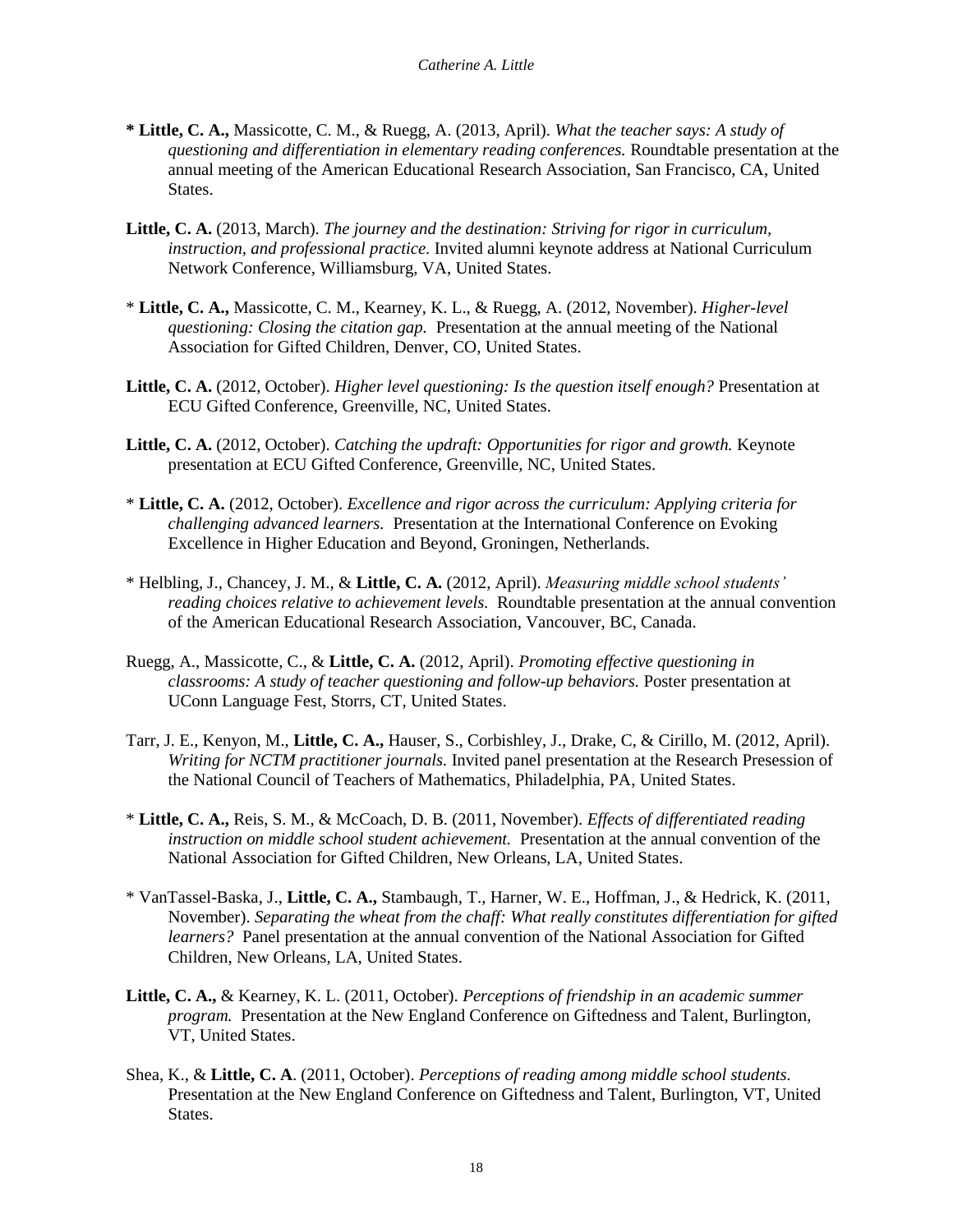- \* **Little, C. A.,** McCoach, D. B., & Reis, S. M. (2011, April). *Effects of differentiated reading instruction on middle school student achievement.* Presentation at the annual convention of the American Educational Research Association, New Orleans, LA, United States.
- \* Hunsaker, S., **Little, C. A.,** & MacFarlane, B. (2010, November). *Leadership in NAGC: Developing talent to promote talent development.* Presentation at the annual convention of the National Association for Gifted Children, Atlanta, GA, United States.
- \* **Little, C. A.,** & Paul, K. A. (2010, November). *Tools for planning and evaluating professional development.* Presentation at the annual convention of the National Association for Gifted Children, Atlanta, GA, United States.
- \* **Little, C. A.,** & Fogarty, E. A. (2010, November). *Practical suggestions for differentiating staff development to respond to teacher needs.* Presentation at the annual convention of the National Association for Gifted Children, Atlanta, GA, United States.
- \* Eckert, R. D., & **Little, C. A.** (2010, October). *Finding the sweet spot: The intersection of interests and literacy enrichment.* Presentation at the New England Conference on Gifted and Talented Education, Hartford, CT, United States.
- \* **Little, C. A.,** & Paul, K. A. (2010, October). *Tools for planning and evaluating professional development.* Presentation at the New England Conference on Gifted and Talented Education, Hartford, CT, United States.
- \* **Little, C. A.,** & Fogarty, E. A. (2010, May). *Reflecting on change: Concerns of teachers implementing differentiated reading instruction.* Presentation at the 10<sup>th</sup> Biennial Wallace Research Symposium on Talent Development, Belin-Blank Center, University of Iowa, Iowa City, IA, United States.
- \* **Little, C. A.,** Stronge, J. H., & Grant, L. W. (2010, May). *Reflections of award-winning teachers on their professional practice.* Paper presented at the annual convention of the American Educational Research Association, Denver, CO, United States.
- \* Wilson, H. E., Siegle, D. L., McCoach, D. B., & **Little, C. A.** (2010, May). *A model of academic self-concept: Perceived difficulty and social comparison among accelerated secondary school students.* Paper presented at the annual convention of the American Educational Research Association, Denver, CO, United States.
- \* Eckert, R. D., & **Little, C. A.** (2009, November). *Finding the sweet spot: The intersection of interests and literacy enrichment.* Presentation at the annual convention of the National Association for Gifted Children, St. Louis, MO, United States.
- Hunsaker, S., **Little, C. A.,** (2009, November). *Getting involved: Leadership development in NAGC.*  Presentation at the annual convention of the National Association for Gifted Children, St. Louis, MO, United States.
- \* **Little, C. A.,** & Fogarty, E. A. (2009, November). *Reflecting on change: Concerns of teachers implementing differentiated reading instruction.* Presentation at the annual convention of the National Association for Gifted Children, St. Louis, MO, United States.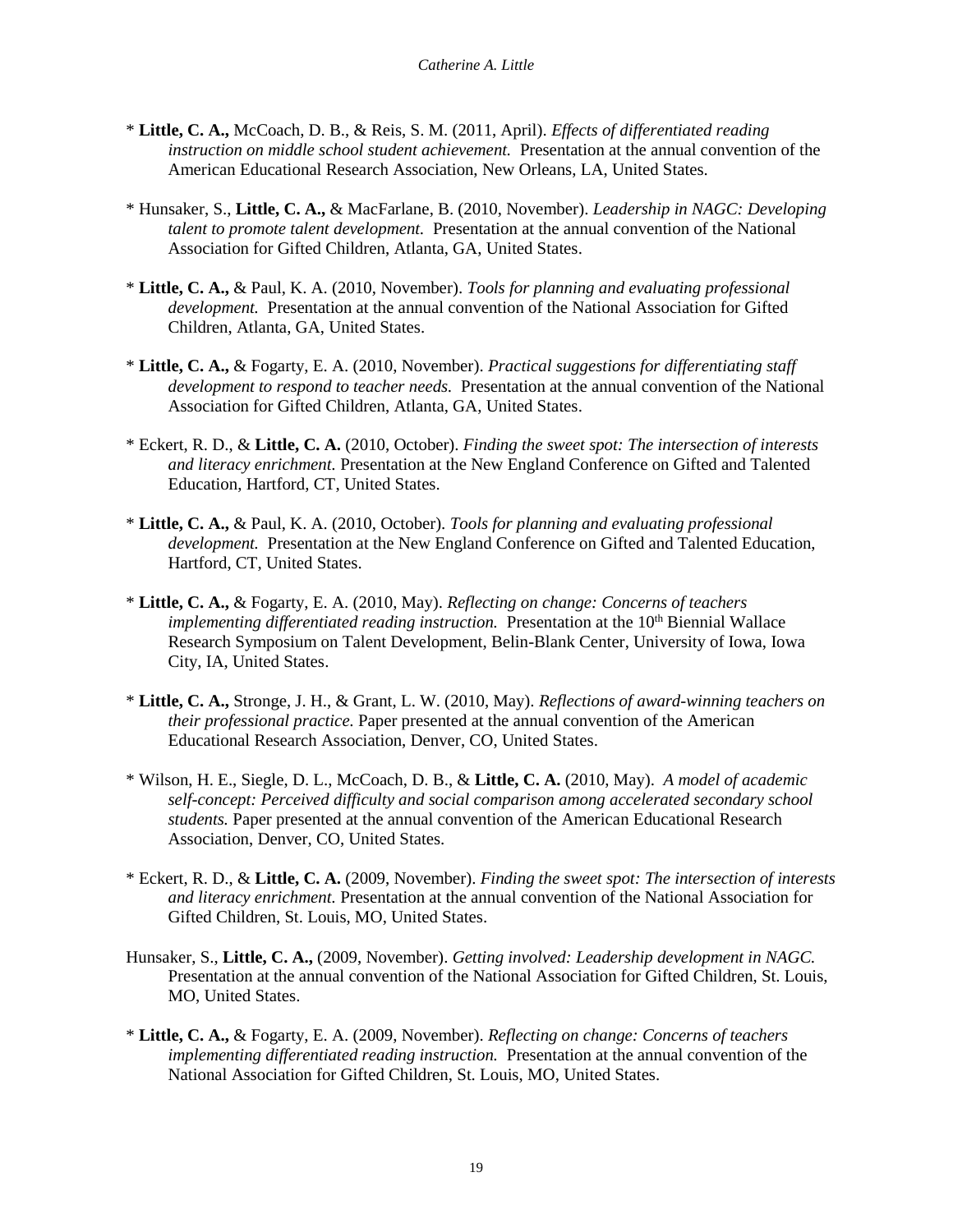- \* **Little, C. A.,** & Gavin, M. K. (2009, November). *Extending the learning: Challenging and engaging programs for high-potential students after school.* Presentation at the annual convention of the National Association for Gifted Children, St. Louis, MO, United States.
- \* **Little, C. A.,** Kearney, K., & Britner, P. A. (2009, April). *Gifted students' self-concept and perceptions of mentoring relationships in a summer mentorship program.* Paper presented at the annual convention of the American Educational Research Association, San Diego, CA, United States.
- \* Paul, K. A., **Little, C. A.,** & McCoach, D. B. (2009, April). *Pathways to professional development: Measuring teachers' orientation toward learning.* Paper presented at the annual convention of the American Educational Research Association, San Diego, CA, United States.
- \* **Little, C. A.** (2009, March). *Curriculum for the gifted and the Integrated Curriculum Model.* Panel presentation at the Festschrift for Joyce VanTassel-Baska, Williamsburg, VA, United States.
- \* Burney, V. A., **Little, C. A.,** Beltchenko, L., Besnoy, K., & Hunsaker, S. L. (2008, October). *Getting involved: Leadership development in NAGC.* Presentation at the annual convention of the National Association for Gifted Children, Tampa, FL, United States.
- \* **Little, C. A.,** Kearney, K., & Britner, P. A. (2008, June). *Students' perceptions of self-concept, educational development, and their research mentoring experience in a summer mentoring program for gifted adolescents.* Paper presented at the Jean Piaget Society Conference, Quebec City, QC, Canada.
- \* Simonsen, B., **Little, C. A.,** & Fairbanks, S. (2008, March). *Functional behavioral assessment of high-ability learners with consistent behavior problems.. Paper presented at the annual* convention of the American Educational Research Association, New York, NY, United States.
- \* Black, A., C., **Little, C. A.,** McCoach, D. B., Purcell, J., & Siegle, D. (2008, March). *Advancement via Individual Determination (AVID): The role of method selection in conclusions about program effectiveness.* Paper presented at the annual convention of the American Educational Research Association, New York, NY, United States.
- \* **Little, C. A.** (2007, November). *Metaphors for teaching: Reflection in professional practice.* Presentation at the annual convention of the National Association for Gifted Children, Minneapolis, MN, United States.
- **Little, C. A.,** & Rinaldi, K. (2007, July). *Time to read: Expanding horizons after school.* Special topics presentation at Confratute, Storrs, CT, United States.
- Black, A. C., & **Little, C. A.** (2007, May). *Two-year evaluation of the Advancement Via Individual Determination (AVID) program.* Presentation for Closing the Achievement Gap Conference, Storrs, CT, United States.
- **Little, C. A.** (2007, May). *But why? Encouraging students in critical thinking.* Presentation at Neag Center Conference, Storrs, CT, United States.
- **Little, C. A.** (2007, April). *Designing services and programs for high-ability learners: Program evaluation.* Amherst, MA, United States.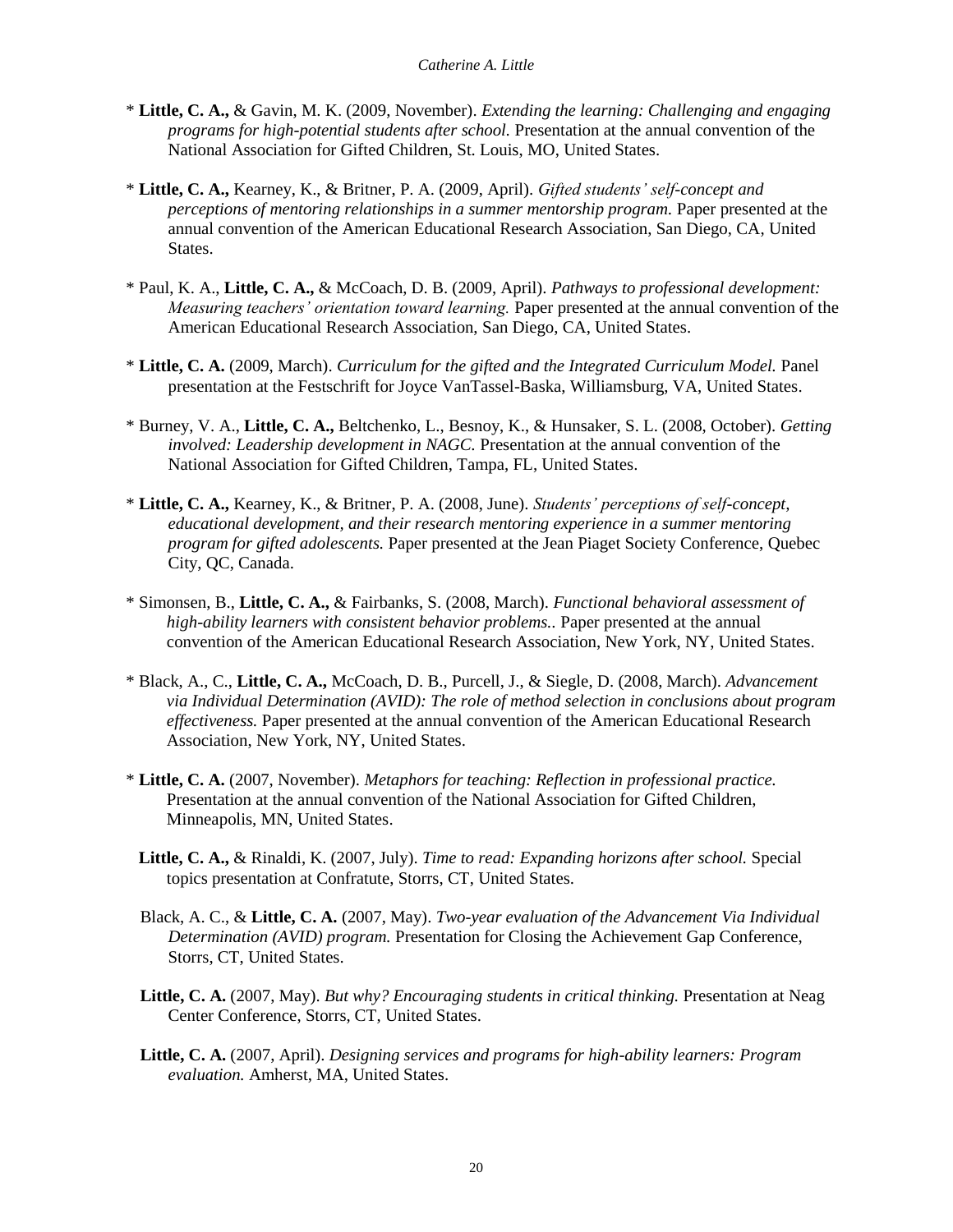- \* **Little, C. A.,** Stronge, J. H., & Grant, L. W. (2007, April). *Great teachers: Case studies of excellent teachers and their reflective practice.* Paper presented at the annual convention of the American Educational Research Association, Chicago, IL, United States.
- **Little, C. A.** (2007, March). *Time to read: Expanding Horizons after school.* Presentation at the annual convention of the National Afterschool Association, Phoenix, AZ, United States.
- **Little, C. A.** (2007, March). *The pen is mightier than the sword: Studying concepts with figurative language.* Featured presentation at the National Curriculum Network Conference, Williamsburg, VA, United States.
- **Little, C. A.** (2007, March). *What are they thinking? Exploring questions and critical thinking in social studies.* Featured presentation at the National Curriculum Network Conference, Williamsburg, VA, United States.
- \* **Little, C. A.,** & Hines, A. H. (2006, November). *Among readers: Creating a culture of literacy after school.* Presentation at the annual convention of the National Association for Gifted Children, Charlotte, NC, United States.
- \* **Little, C. A.,** Hughes, C. E., & Brown, E. F. (2006, November). *Under pressure: Motivation and the procrastinating perfectionist.* Presentation at the annual convention of the National Association for Gifted Children, Charlotte, NC, United States.
- **Little, C. A.** (2006, August). *Tomorrow, I'll do it exactly right: Procrastinating perfectionists.*  Presentation at Rising Tides: National Gifted and Talented Conference, Wellington, New Zealand.
- Little, C. A. (2006, July). *Promoting questioning and critical thinking in social studies 3-8*. Five-day strand at Confratute, Storrs, CT, United States.
- Hines, A. H., & **Little, C. A.** (2006, July). *Among readers: Expanding horizons through after-school programming.* Special topics presentation at Confratute, Storrs, CT, United States.
- **Little, C. A.** (2006, April). *Effective professional development: Considering the literature.* Presentation at the Javits Gifted and Talented Students Education Program Conference, Windsor, CT, United States.
- **Little, C. A.** (2006, January). *Promoting critical thinking in elementary social studies.* SMU Distinguished Lecture Series, Plano, TX, United States.
- **Little, C. A.,** & Andrews, K. J. (2005, November). *Talent development in teaching.* Special session at the annual convention of the National Association for Gifted Children, Louisville, KY, United States.
- \* **Little, C. A.,** Hughes, C. E., & Brown, E. F. (2005, November). *Tomorrow, I'll do it exactly right: Procrastinating perfectionists.* Presentation at the annual convention of the National Association for Gifted Children, Louisville, KY, United States.
- \* Bracken, B. A., Bai, W., Fithian, E., Lamprecht, M. S., **Little, C. A.,** & Quek, C. (2005, April). *The Test of Critical Thinking: A new public domain instrument.* Paper presented at the annual convention of the American Educational Research Association, Montreal, Canada.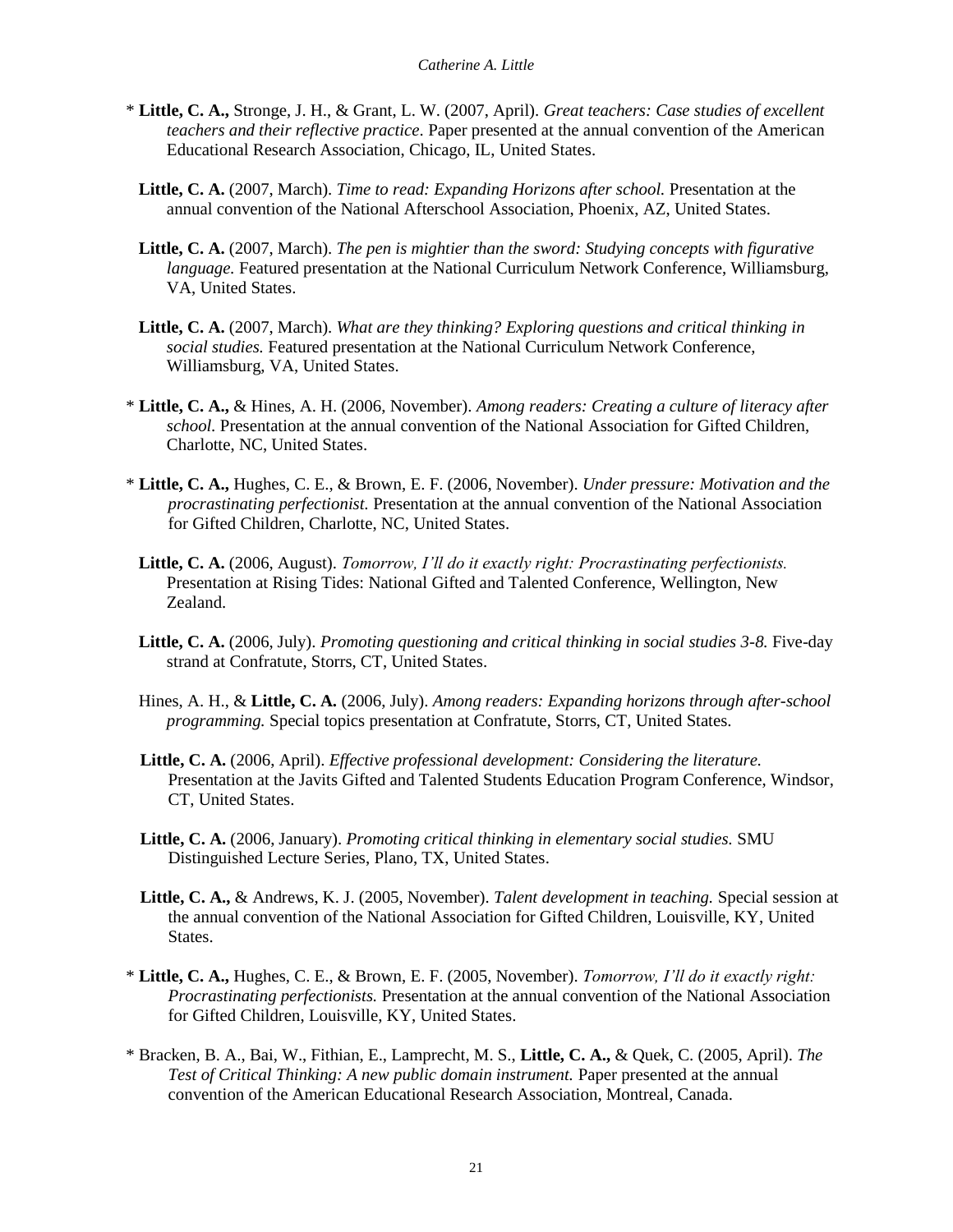- **Little, C. A.** (2005, April). *Metaphor study: Strategies for promoting figurative language development.* Presentation at the "Destination Diversity" conference of the Northern Virginia Council for the Gifted and Talented Education, Falls Church, VA, United States.
- **Little, C. A.** (2005, April). *Promoting critical thinking in elementary social studies.* Presentation at the "Destination Diversity" conference of the Northern Virginia Council for the Gifted and Talented Education, Falls Church, VA, United States.
- **Little, C. A.** (2005, March). *Promoting student questions in elementary social studies.* Presentation at the National Curriculum Network Conference, Williamsburg, VA, United States.
- \* Fithian, E. C., **Little, C. A.,** Quek, C. G., & Bai, W. (2004, November). *Introducing the Test of Critical Thinking (TCT).* Presentation at the annual convention of the National Association for Gifted Children, Salt Lake City, UT, United States.
- **Little, C. A.** (2004, November). *Promoting critical thinking in elementary social studies.* Special session at the annual convention of the National Association for Gifted Children, Salt Lake City, UT, United States.
- \* McGowan, S. M., Tyler, K., Chandler, K. L., & **Little, C. A.** (2004, November). *Professional development attitude questionnaire: Teacher.* Presentation at the annual convention of the National Association for Gifted Children, Salt Lake City, UT, United States.
	- Siegle, D., **Little, C. A.**, & Pyryt, M. (2004, November). *Meeting the needs of gifted children with technology.* Panel discussion at the annual convention of the National Association for Gifted Children, Salt Lake City, UT, United States.
	- Subotnik, R. F., Siegle, D., Tieso, C. L., & **Little, C. A.** (2004, November). *The graduate student's guide to getting a job in gifted education.* Panel discussion at the annual convention of the National Association for Gifted Children, Salt Lake City, UT, United States.
	- **Little, C. A.** (2004, June). *Promoting critical thinking in high-ability learners.* Summer Institute on Curriculum and Programs for High-Ability Learners, Center for Gifted Education, The College of William & Mary, Williamsburg, VA, United States.
- \* **Little, C. A.**, Feng, A. X., & VanTassel-Baska, J. (2004, April). *Effectiveness of social studies curriculum designed for high-ability learners.* Paper presented at the annual convention of the American Educational Research Association, San Diego, CA, United States.
	- **Little, C. A.** (2004, February). *Working with gifted students in the history classroom.* Presentation for the Symposium for U.S. History Teachers: Across Three Centuries. School Leadership Institute, The College of William and Mary, Williamsburg, VA, United States.
- \* **Little, C. A.**, & Worley, B. B. (2003, November). *Creating connections: Matching the tools to the learner.* Presentation at the annual convention of the National Association for Gifted Children, Indianapolis, IN, United States.
- \* **Little, C. A.**, & French, H. M. (2003, November). *Navigating literature: Novel studies with advanced readers.* Presentation at the annual convention of the National Association for Gifted Children, Indianapolis, IN, United States.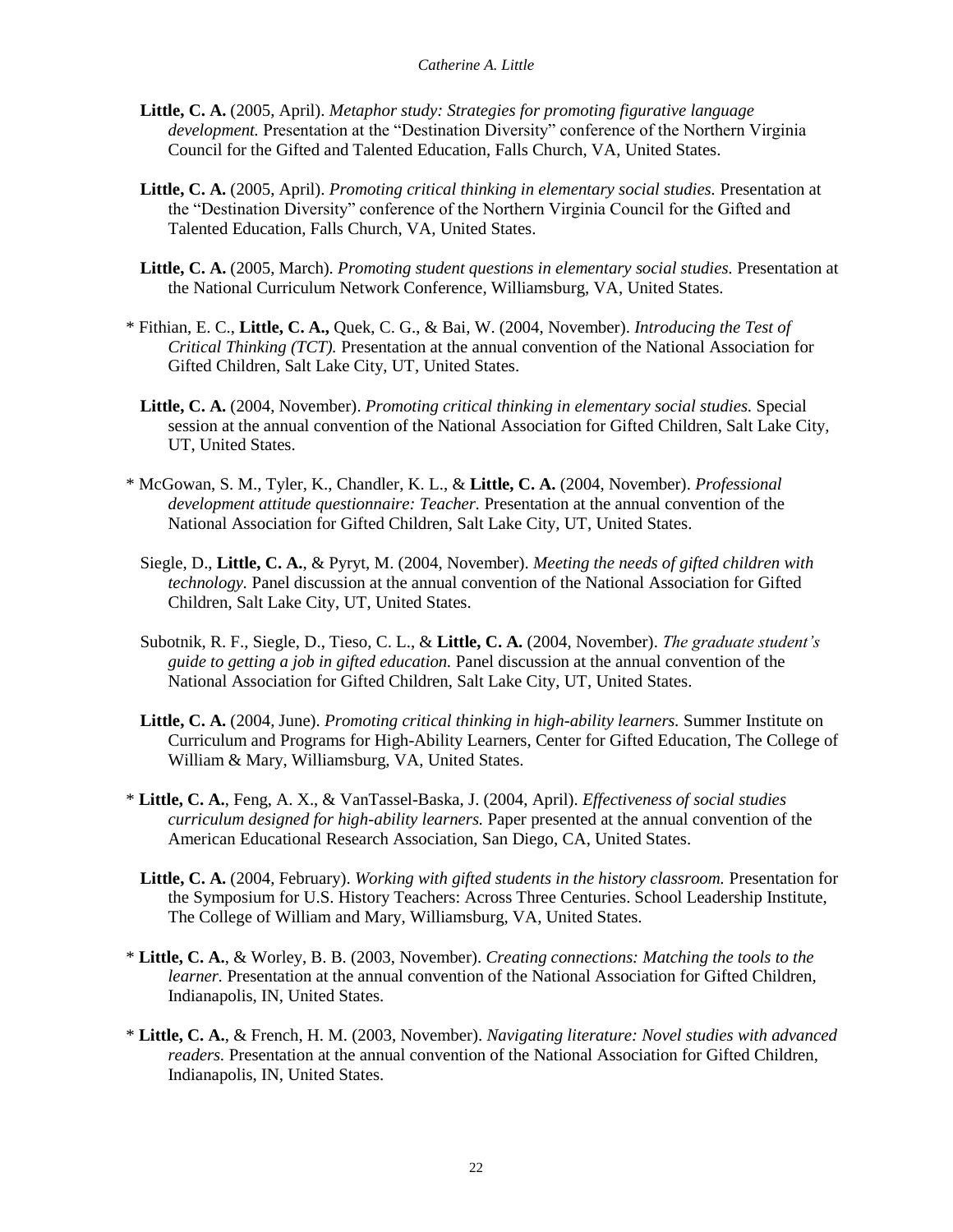- \* French, H. M., & **Little, C. A.** (2003, November). *Navigating literature: Novel studies with advanced readers.* Presentation at the convention of the Virginia Association for the Gifted, Williamsburg, VA, United States.
	- **Little, C. A.** (2003, June). *Project Athena: Implementation workshop for teachers.* Three-day workshop, Summer Institute on Curriculum for High-Ability Learners, Center for Gifted Education, The College of William and Mary, Williamsburg, VA, United States.
	- **Little, C. A.** (2003, June). *Navigating literature: Novel studies for advanced readers.* Sessions presented for the University of Arkansas at Little Rock Advanced Placement Summer Institute, Hot Springs, AR, United States.
- **\* Little, C. A.** (2003, April). *Instructional effects on metaphor development in advanced second grade readers.* Poster session for the annual convention of the American Educational Research Association, Chicago, IL, United States.
- **\* Little, C. A.**, & Feng, A. X. (2003, February). *Curriculum effectiveness in social studies*. Paper accepted for presentation at the convention of the Eastern Educational Research Association, Hilton Head, SC, United States. (Unable to attend conference due to weather.)
- **\* Little, C. A.** (2002, November). *Beyond words: Metaphor study for the primary grades.* Presentation at the annual convention of the National Association for Gifted Children, Denver, CO, United States.
- **\* Little, C. A.**, & Brown, E. F. (2002, November). *Integrating reasoning skills in social studies content.* Presentation at the annual convention of the National Association for Gifted Children, Denver, CO, United States.
	- VanTassel-Baska, J., & **Little, C. A.** (2002, November). *Content-based curriculum for the gifted: A model for success.* Featured session at the annual convention of the National Association for Gifted Children, Denver, CO, United States.
	- **Little, C. A.** (2002, October). *Beyond words: Taking comprehension to the next level.* Presentation at the Leadership and Literacy Seminar: Instruction and Leadership Practices that Work for Literacy, Williamsburg, VA, United States.
	- **Little, C. A.** (2002, June). *Language arts curriculum for high-ability learners.* Workshop for teachers, Summer Institute, The College of William and Mary, Williamsburg, VA, United States.
- **\*** VanTassel-Baska, J., **Little, C. A.**, & Drummond, D. (2002, May). *Social studies curriculum effectiveness study*. Paper presented at the Henry B & Jocelyn Wallace Biennial Symposium on Talent Development, Belin-Blank Center, University of Iowa, Iowa City, IA, United States.
- **\* Little, C. A.** (2002, April). *Concept development in curriculum for high-ability learners.* Presentation at the annual conference of the Pennsylvania Association for Gifted Education, Harrisburg, PA, United States.
	- Johnson, D. T., & **Little, C. A.** (2002, March). *Making every minute count in your language arts classroom: Task cards.* Presentation at the annual National Curriculum Network Conference, Williamsburg, VA, United States.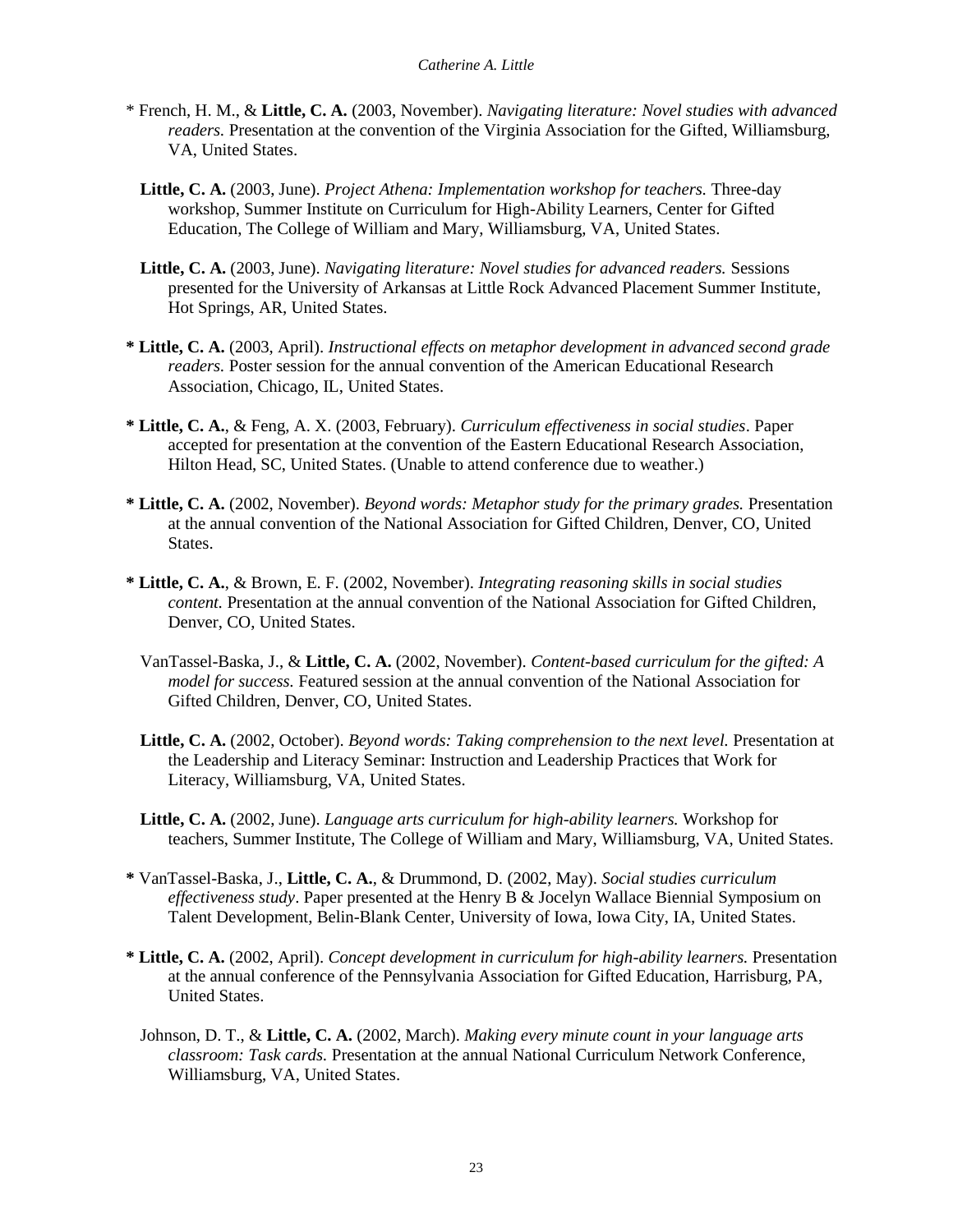- **Little, C. A.** (2002, March). *Depth and complexity in secondary social studies.* Presentation at the annual National Curriculum Network Conference, Williamsburg, VA, United States.
- **Little, C. A.** (2001, December). *Incorporating concepts and higher-order process skills into content.* Presentation at the Academic Year Governors' School Workshop on Gifted Instructional Strategies, The College of William and Mary, Williamsburg, VA, United States.
- **\*** VanTassel-Baska, J., & **Little, C. A.** (2001, November). *Depth and complexity in high school social studies*. Presentation at the annual convention of the National Association for Gifted Children, Cincinnati, OH, United States.
- **\*** VanTassel-Baska, J., Rogers, K. B., **Little, C. A.**, & Tucker, V. (2001, November). *Curriculum effectiveness research with high-ability learners: findings, design, and implementation.* Master Class presentation at the annual convention of the National Association for Gifted Children, Cincinnati, OH, United States.
- **\*** Zuo, L., & **Little, C. A.** (2001, April). *Effectiveness study of language arts curriculum for high-ability learners.* Presentation at the annual convention of the American Educational Research Association, Seattle, WA, United States.
	- **Little, C. A.**, Green, D., Sandling, G., & Fischer, C. (2001, March). *Secondary social studies: An Arthur Vining Davis curriculum development project*. Presentation at the annual National Curriculum Network Conference, Williamsburg, VA, United States.
	- **Little, C. A.** (2001, February). *Differentiating mathematics for elementary school students.* Presentation at Mathematics Education Day, College of William and Mary, Williamsburg, VA, United States.
- **\* Little, C. A.**, Struck, J. M., & Sandling, M. (2000, November). *An evolving system: Social studies curriculum development.* Presentation at the annual convention of the National Association for Gifted Children, Atlanta, GA, United States.
- **\* Little, C. A.**, & Zuo, L. (2000, November). *Catalyst for change: Language arts for high-ability learners.* Presentation at the annual convention of the National Association for Gifted Children, Atlanta, GA, United States.
	- **Little, C. A.** (2000, October). *Hamburgers aren't just for lunch anymore – Writing persuasively with your child.* Presentation at Parent University, Norfolk Public Schools, Norfolk, VA, United States.
	- **Little, C. A.** (2000, July). *Gifted education.* Presentation at the Augusta County Institute for Classical Studies, Staunton, VA, United States.
	- **Little, C. A.** (2000, June). *Curriculum development using the Integrated Curriculum Model*. Workshop for teachers and administrators, Summer Institute, Center for Gifted Education, The College of William and Mary, Williamsburg, VA, United States.
	- **Little, C. A.** (2000, May). *Encouraging writing talent in your elementary school child*. Presentation at the Talent Search Workshop, Center for Gifted Education, Williamsburg, VA, United States.
- **\*** VanTassel-Baska, J., Zuo, L., & **Little, C. A.** (2000, May). *Curriculum reform effectiveness studies: Current findings and issues.* Presentation at the Henry B & Jocelyn Wallace Biennial Symposium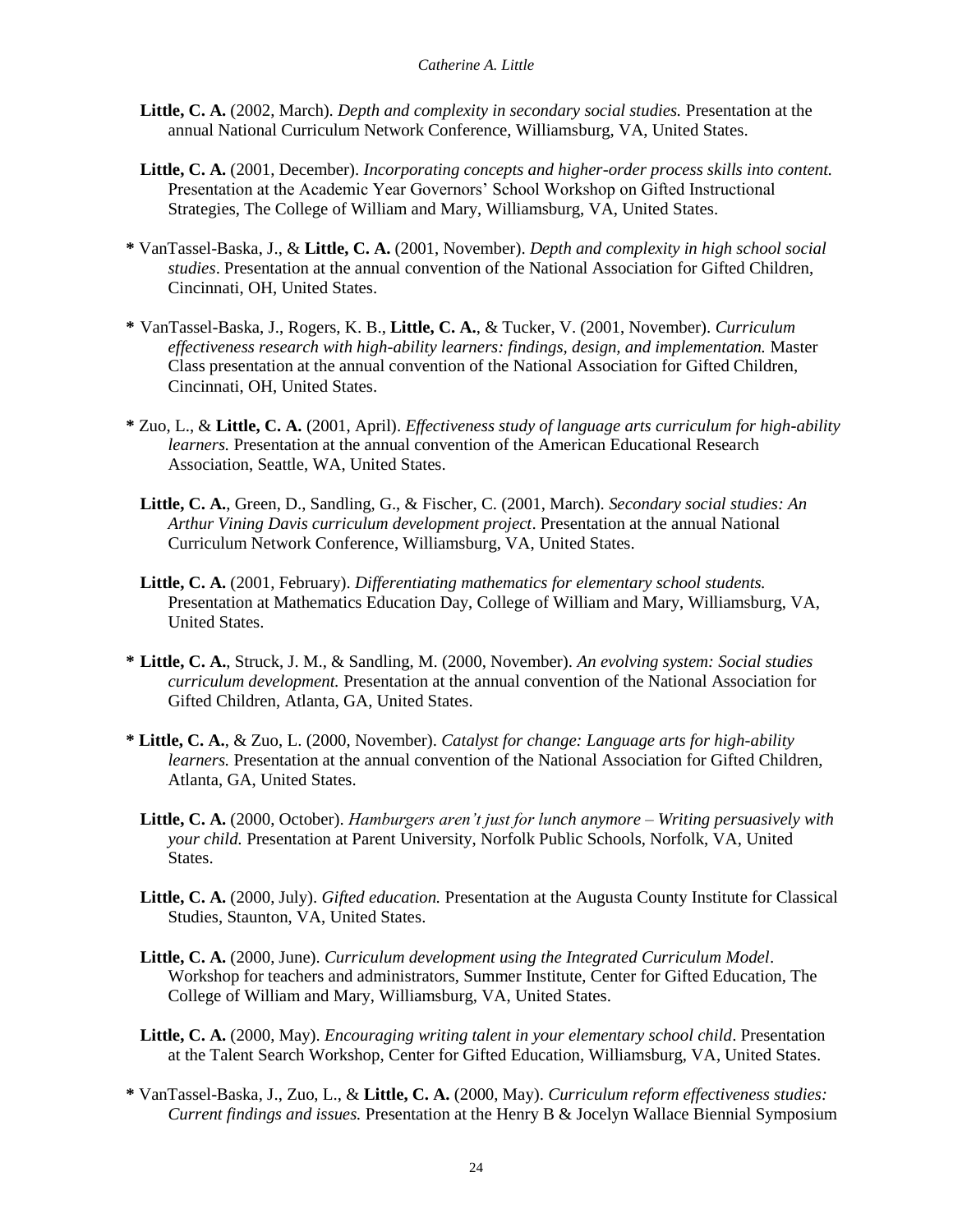on Talent Development, Belin-Blank Center, University of Iowa, Iowa City, IA, United States. [prepared presentation, was unable to attend conference]

- Drummond, D., Struck, J. M., **Little, C. A.**, & Burruss, J. (2000, April and May). *Project Phoenix: Workshop for parents.* Presentations to parents, Norfolk Public Schools, Norfolk, VA, United States.
- **\*** Avery, L. D., Zuo, L., & **Little, C. A.** (2000, March). *Curriculum reform effectiveness studies: Current findings and issues.* Presentation at the annual convention of the Virginia Educational Research Association with Linda Avery and Li Zuo, Hampton, VA, United States.
	- **Little, C. A.** (2000, March). *Differentiating curriculum for gifted children in the primary grades.*  Preconference workshop at the annual National Curriculum Network Conference, Williamsburg, VA, United States.
	- **Little, C. A.** (2000, January). *Encouraging girls in math and science.* Workshop for parents, Focusing on the Future Career Conference, The College of William and Mary, United States.
- **\* Little, C. A.** (1999, November). *Developmental appropriateness in curriculum for primary gifted children.* Presentation at the annual convention of the National Association for Gifted Children, Albuquerque, NM, United States.
- **\* Little, C. A.**, & Johnson, D. T. (1999, November). *Vocabulary and language study for high-ability learners.* Presentation at the annual convention of the National Association for Gifted Children, Albuquerque, NM, United States.
- **\* Little, C. A.** (1999, March). *Filling shortages or shortchanging schools? Alternative programs for teacher recruitment and certification.* Paper presented at the annual convention of the Virginia Educational Research Association, Richmond, VA, United States.
	- **Little, C. A.** (1999, March). *The William and Mary language arts curriculum (for experienced users).* Preconference presentation at the annual National Curriculum Network Conference, Williamsburg, VA, United States.
- **\* Little, C. A.** (1998, November). *Language arts curriculum for high-ability students in the primary grades.* Presentation at the annual convention of the National Association for Gifted Children, Louisville, KY, United States.
- **\* Little, C. A.** (1998, November). *Literature to charm and challenge young gifted children.*  Presentation at the annual convention of the National Association for Gifted Children, Louisville, KY, United States.
	- Brown, E. F., & **Little, C. A.** (1998, June). *Curriculum differentiation for high-ability learners.*  Workshop at Cultures of Intelligence, UNC-Charlotte Summer Institute in Gifted Education, Charlotte, NC, United States.
	- **Little, C. A.** (1998, June). *The William and Mary language arts curriculum.* Presentation at Cultures of Intelligence, UNC-Charlotte Summer Institute in Gifted Education, Charlotte, NC, United States.
- **\*** VanTassel-Baska, J., Burruss, J., Avery, L., **Little, C. A.**, & Poland, D. (1998, May). *The William and Mary curriculum effectiveness research.* Presentation at the Henry B & Jocelyn Wallace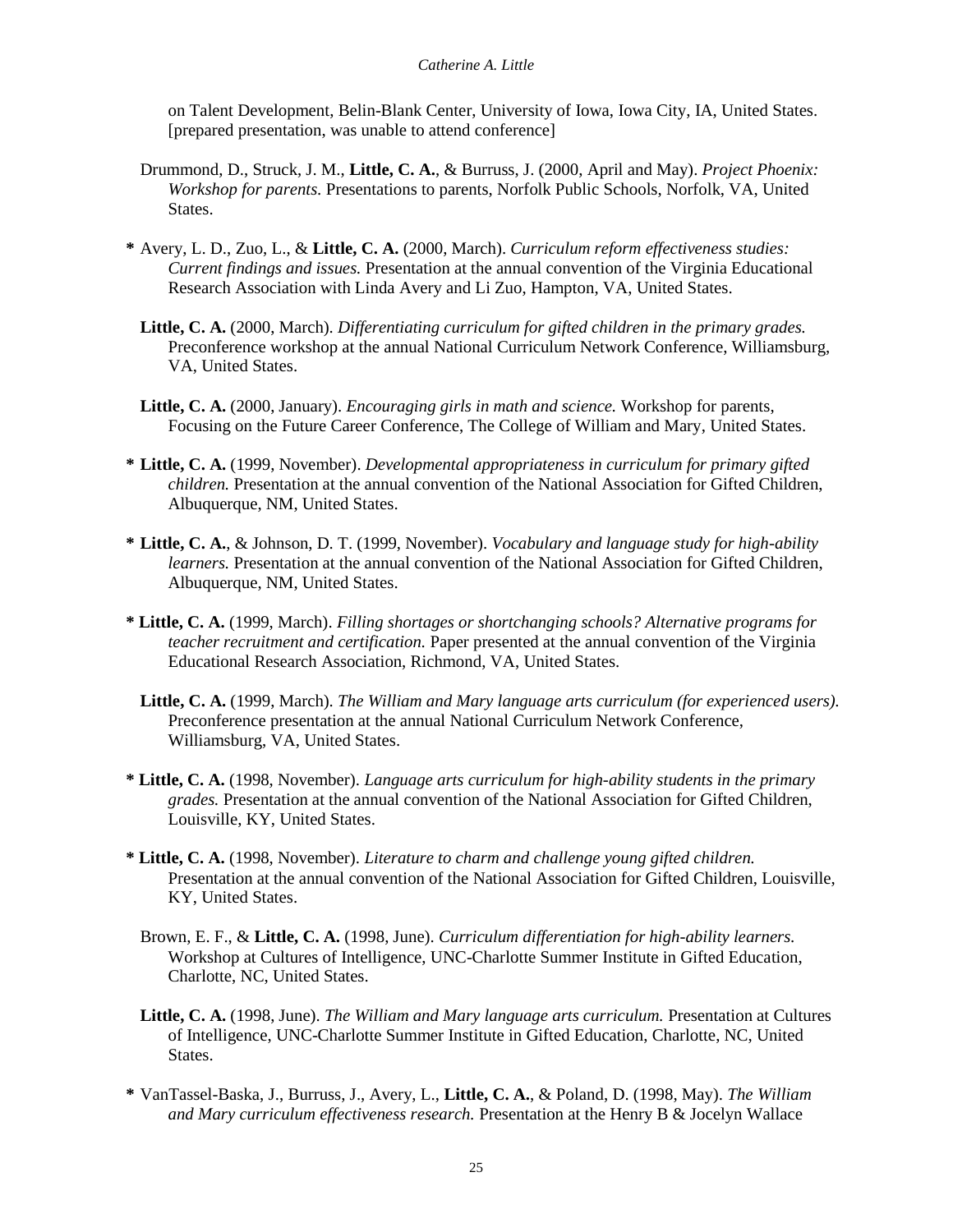Biennial Symposium on Talent Development, Belin-Blank Center, University of Iowa, Iowa City, IA, United States.

- Johnson, D. T., & **Little, C. A.** (1998, March). *Implementing the William and Mary language arts curriculum.* Preconference presentation at the annual National Curriculum Network Conference, Williamsburg, VA, United States.
- **Little, C. A.** (1998, March). *Encouraging talent in the primary grades: Differentiation for the young gifted child.* Presentation at the annual National Curriculum Network Conference, Williamsburg, VA, United States.
- **\* Little, C. A.** (1997, November). *Authentic assessment of higher level thinking in young gifted children.* Presentation at the biennial conference of the Virginia Association for the Education of the Gifted, Williamsburg, VA, United States.
- **\* Little, C. A.** (1997, November). *Criteria for selecting appropriate children's literature for elementary gifted programs*. Presentation at the annual convention of the National Association for Gifted Children, Little Rock, AR, United States.
- **\* Little, C. A.** (1997, November). *Young gifted children: Authentic assessment of higher level thinking.* Presentation at the annual convention of the National Association for Gifted Children, Little Rock, AR, United States.
	- **Little, C. A.** (1997, June). *Nurturing mathematics and science talent in the primary grades.*  Presentation at Summer Workshop, Region 2 Science and Mathematics Coalition, Hampton, VA, United States.
- **\*** Indicates refereed presentation

# **DOCTORAL ADVISING**

# **Major Advisor**

- O'Brien, R. L. (2018). *Relative age effects and measures of potential in the primary grades.*  University of Connecticut.
- Field, K. (2018). *Teacher and student perceptions of student engagement in a 9th grade classroom.*  University of Connecticut.
- Kearney, K. L. (2014). *Promoting academic talent development in adolescents: Protective factors and linkages to summer program participation.* University of Connecticut.
- Gilson, C. M. (2014). *A study of middle school reading teachers' listening orientations during individualized SEM-R conferences with struggling, average, and high-ability readers.* University of Connecticut.
- Chancey, J. M. (2013). *Achievement goal orientations of academically talented college students: Socioemotional factors contributing to honors program participation.* University of Connecticut.
- Savino, J. (2012). *Seeking summer support: What application essays reveal about applicants to a mentorship program for talented teens.* University of Connecticut.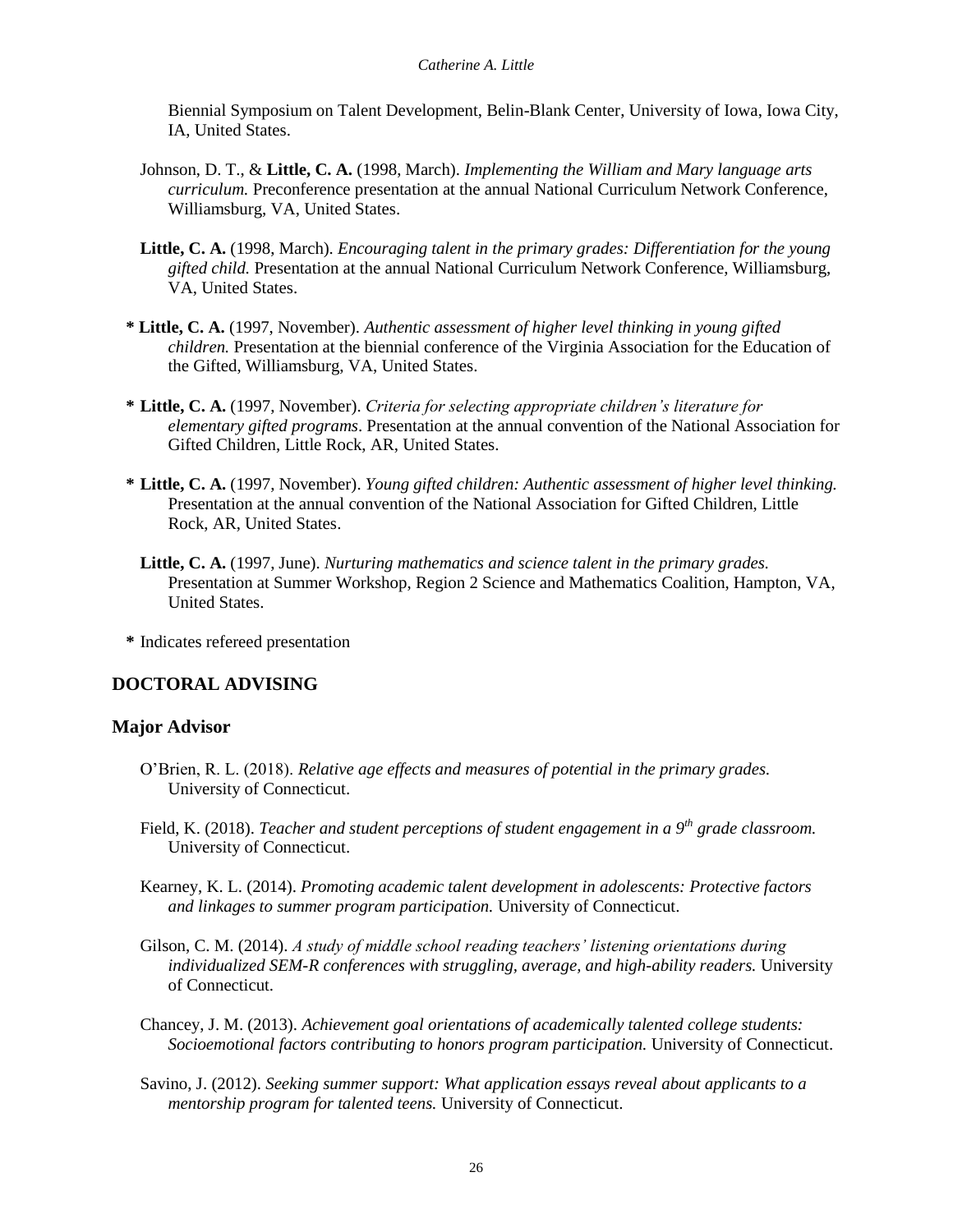Paul, K. A. (2010). *The current landscape of state policy for local gifted program evaluation.*  University of Connecticut.

### **COMMITTEES, SPECIAL PROJECTS, AND ADDITIONAL RESPONSIBILITIES**

Member, University Scholar Program Task Force, University of Connecticut, 2019. Member, Faculty Council, Neag School of Education, 2019–present. Chair, Faculty Council, Neag School of Education, 2018–2019. Chair, Merit Committee, Department of Educational Psychology, 2017–2018. Member, Honors Curriculum Task Force, University of Connecticut, 2016–2017. Member, Academic Plan Task Force, Neag School of Education, 2016–2017. Member, Faculty Governance Task Force, Neag School of Education, 2016–2017. Co-Chair, PhD Programs Working Group, Neag School of Education, 2015–2016. Committee member, PTR Guidelines Committee, Department of Educational Psychology, 2015. Coordinator, Giftedness, Creativity, and Talent Development Program, 2013–present. Committee member, Promotion, Tenure, and Reappointment Committee, Department of Educational Psychology, 2011, 2013–2015. Chair, Course Review Subcommittee, Honors Board of Associate Directors, University of Connecticut, 2012–2013. Committee member, Dissertation Proposal Guidelines Committee, Department of Educational Psychology, 2011–2012. Neag School of Education Representative, Honors Board of Associate Directors, University of Connecticut, 2011–present. Committee member, Holster Scholar Committee, University of Connecticut, 2010–present. Committee member, University Scholar Committee, University of Connecticut, 2007–present. *Recognizing and Responding to Advanced Abilities,* 1-credit course taught in partnership with Zayed University, Dubai, United Arab Emirates, January 2008. Tom's Leadership Council Faculty Advisor, University of Connecticut, 2006–2010. Neag Graduate Student Association Faculty Advisor, University of Connecticut, 2005–2009. Panel Leader, Curriculum and Instruction Working Group, Massachusetts *Beyond Proficiency Summit,* April 2005. Honors advisor and instructor, Neag School of Education Honors Program, University of

- Connecticut, 2004–present.
- Development team, *Professional Development Questionnaire,* Project Athena, Center for Gifted Education, The College of William and Mary, 2004.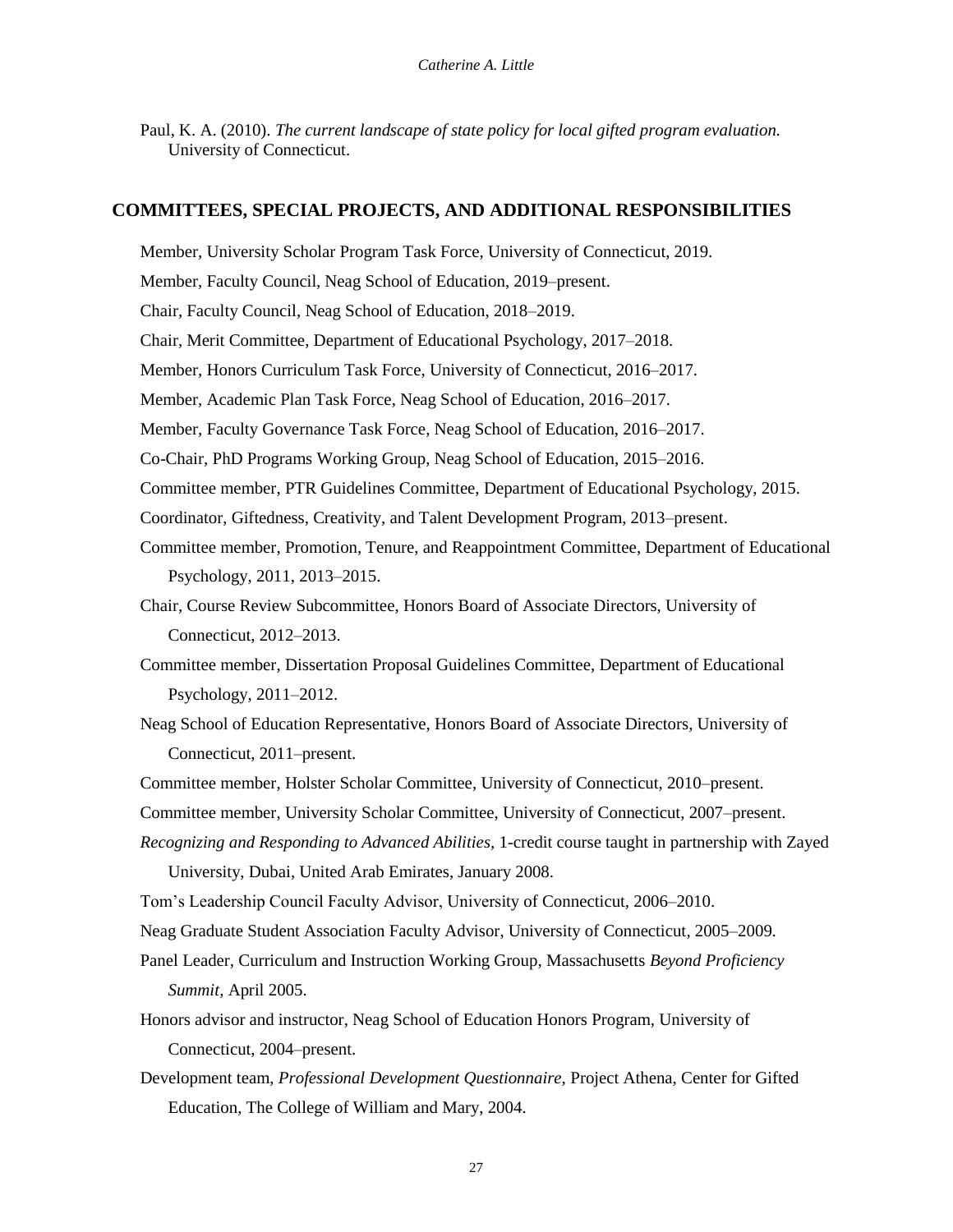Freshman advisor, The College of William and Mary, 2003–2004

Development team, Gifted program areas report to the National Council for Accreditation of Teacher Education, The College of William and Mary, 2003.

ACT2 mini-grant for technology integration, 2002–2004

Curriculum coordinator and assessment team, Project Athena, Center for Gifted Education, The College of William and Mary, 2002–present.

Consulting team, Alexandria City Public Schools Teacher Compensation Initiative, 2002.

Curriculum consultant, primary differentiation initiative, Montgomery County Public Schools, MD, 2002–2003.

Curriculum consultant for language arts study, Montgomery County Public Schools, MD, 2000–2001.

Institute Coordinator, Advanced Placement Summer Institute, 2000, 2001.

Institute Coordinator, Center for Gifted Education Summer Institute, 2000, 2001.

Conference Chair, National Curriculum Network Conference, 1999, 2000, 2001.

Evaluation team, gifted program evaluation, Falls Church, VA, 1997–1998.

### **NON-CONFERENCE WORKSHOPS FOR TEACHERS/SCHOOL DISTRICTS**

- **Little, C. A.** (2019, July). *Designing curriculum for gifted learners: The Integrated Curriculum Model.* Workshop for visiting teachers from Korea, Center for Gifted Education, William and Mary, Williamsburg, VA, United States.
- **Little, C. A.** (2019, June). *Social studies curriculum for high-ability learners.* Advanced Academic Summer Institute, Fairfax County Public Schools, Fairfax, VA, United States.
- **Little, C. A.** (2019, June). *Supporting and challenging advanced and high potential readers.*  Advanced Academic Summer Institute, Fairfax County Public Schools, Fairfax, VA, United States.
- **Little, C. A.** (2019, June). *William and Mary language arts units and Jacob's Ladder.* Workshop for teachers, Loudoun County Public Schools, Ashburn, VA, United States.
- **Little, C. A.** (2018, June). *Language arts curriculum for high-ability learners.* Advanced Academic Summer Institute, Fairfax County Public Schools, Fairfax, VA, United States.
- **Little, C. A.** (2018, June). *Social studies curriculum for high-ability learners.* Advanced Academic Summer Institute, Fairfax County Public Schools, Fairfax, VA, United States.
- **Little, C. A.** (2018, June). *Supporting and challenging advanced and high potential readers.*  Advanced Academic Summer Institute, Fairfax County Public Schools, Fairfax, VA, United States.
- **Little, C. A.** (2017, December). *Language arts curriculum for high-ability learners.* Workshop for teachers, Fairfax County Public Schools, Fairfax, VA, United States.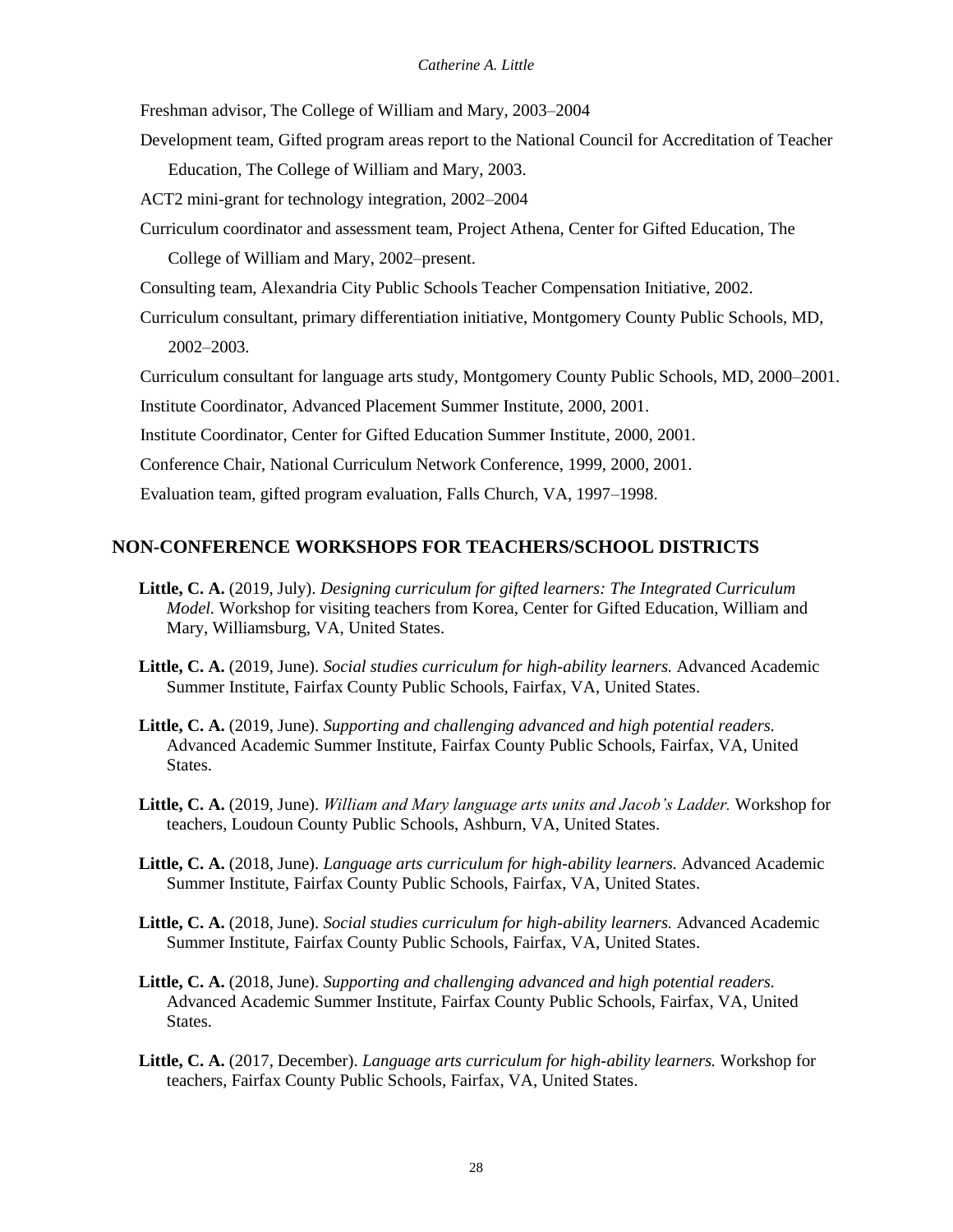- **Little, C. A.** (2017, August). *Concept-based instruction and literature: Using W&M language arts units to challenge and engage advanced learners.* Festival of the Minds, Arlington Public Schools, Arlington, VA, United States.
- **Little, C. A.** (2017, August). *Jacob's ladder and SEM-R.* Festival of the Minds, Arlington Public Schools, Arlington, VA, United States.
- Little, C. A. (2017, August). *Questions and answers and what happens in between*. Festival of the Minds, Arlington Public Schools, Arlington, VA, United States.
- **Little, C. A.** (2017, June). *Language arts curriculum for high-ability learners.* Advanced Academic Summer Institute, Fairfax County Public Schools, Fairfax, VA, United States.
- **Little, C. A.** (2017, June). *Social studies curriculum for high-ability learners.* Advanced Academic Summer Institute, Fairfax County Public Schools, Fairfax, VA, United States.
- **Little, C. A.** (2017, June). *Supporting and challenging advanced and high potential readers.*  Advanced Academic Summer Institute, Fairfax County Public Schools, Fairfax, VA, United States.
- **Little, C. A.** (2016, December). *Language arts curriculum for high-ability learners.* Workshop for teachers, Fairfax County Public Schools, Fairfax, VA, United States.
- **Little, C. A.** (2016, December). *Social studies curriculum for high-ability learners.* Workshop for teachers, Fairfax County Public Schools, Fairfax, VA, United States.
- **Little, C. A.** (2016, December). *Supporting and challenging advanced and high potential readers.*  Workshop for teachers, Fairfax County Public Schools, Fairfax, VA, United States.
- **Little, C. A.** (2016, June). *Language arts curriculum for high-ability learners.* Advanced Academic Summer Institute, Fairfax County Public Schools, Fairfax, VA, United States.
- **Little, C. A.** (2016, June). *Social studies curriculum for high-ability learners.* Advanced Academic Summer Institute, Fairfax County Public Schools, Fairfax, VA, United States.
- **Little, C. A.** (2016, June). *Supporting and challenging advanced and high potential readers.*  Advanced Academic Summer Institute, Fairfax County Public Schools, Fairfax, VA, United States.
- **Little, C. A.** (2016, July). *Supporting and challenging advanced and high potential readers.*  Workshop for teachers, Arlington Public Schools, Arlington, VA, United States.
- **Little, C. A.** (2015, October). *Language arts curriculum for high-ability learners.* Workshop for teachers, Fairfax County Public Schools, Fairfax, VA, United States.
- **Little, C. A.** (2015, September). *Supporting and challenging advanced and high potential readers.*  Workshop for teachers, Fairfax County Public Schools, Fairfax, VA, United States.
- **Little, C. A.** (2015, September). *Social studies curriculum for high-ability learners.* Workshop for teachers, Fairfax County Public Schools, Fairfax, VA, United States.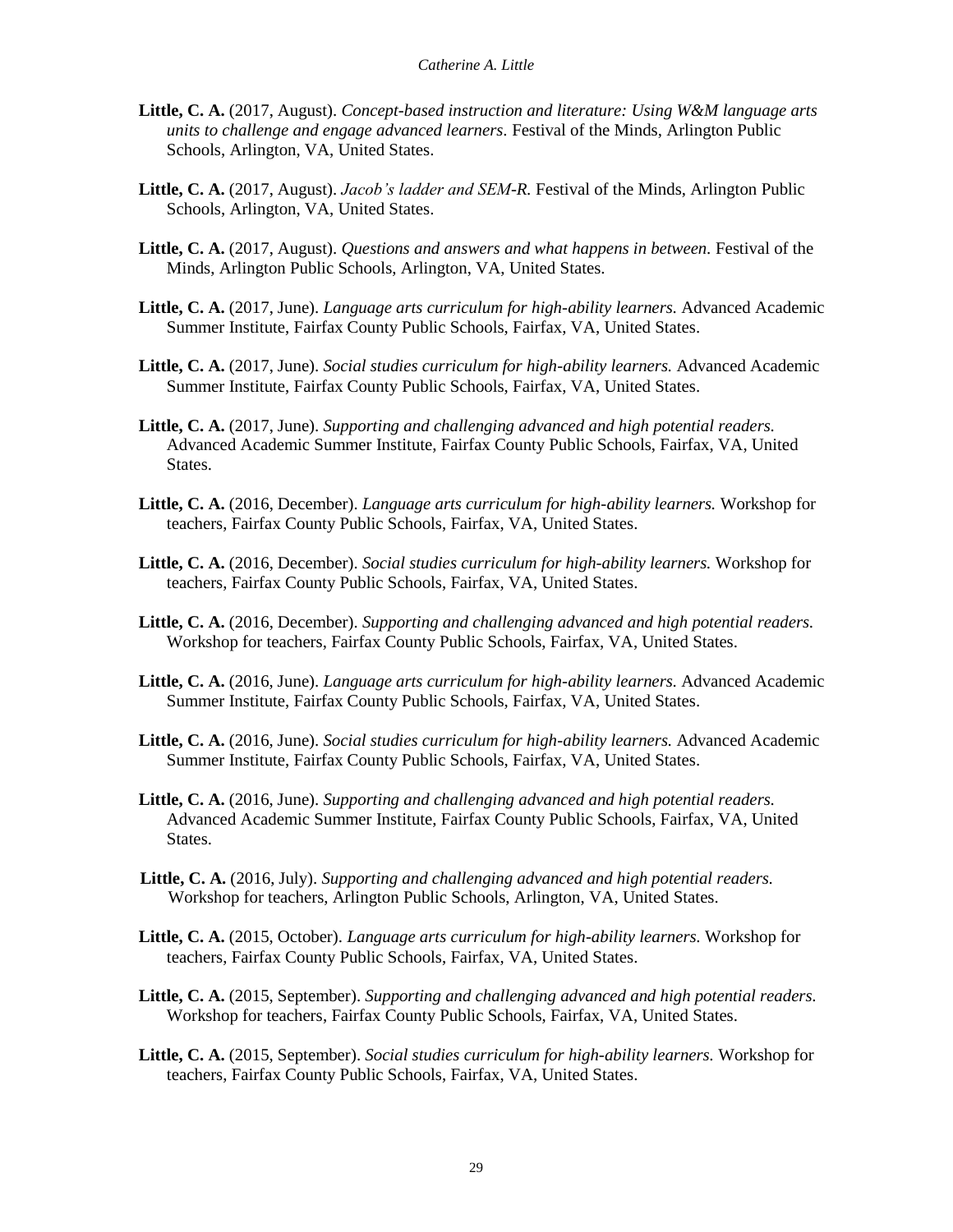- **Little, C. A.** (2015, June). *Supporting and challenging advanced and high potential readers.*  Workshop for teachers, Arlington Public Schools, Arlington, VA, United States.
- **Little, C. A.** (2015, June). *Supporting and challenging advanced and high potential readers.*  Advanced Academic Summer Institute, Fairfax County Public Schools, Fairfax, VA, United States.
- **Little, C. A.** (2015, June). *Language arts curriculum for high-ability learners.* Advanced Academic Summer Institute, Fairfax County Public Schools, Fairfax, VA, United States.
- **Little, C. A.** (2015, June). *Social studies curriculum for high-ability learners.* Advanced Academic Summer Institute, Fairfax County Public Schools, Fairfax, VA, United States.
- **Little, C. A.** (2014, June). *Supporting and challenging advanced and high potential readers.*  Advanced Academic Summer Institute, Fairfax County Public Schools, Fairfax, VA, United States.
- **Little, C. A.** (2014, June). *Language arts curriculum for high-ability learners.* Advanced Academic Summer Institute, Fairfax County Public Schools, Fairfax, VA, United States.
- **Little, C. A.** (2014, June). *Social studies curriculum for high-ability learners.* Advanced Academic Summer Institute, Fairfax County Public Schools, Fairfax, VA, United States.
- **Little, C. A.** (2014, June). *Supporting and challenging advanced and high potential readers.*  Workshop for teachers, Arlington Public Schools, Arlington, VA, United States.
- **Little, C. A.** (2013, June). *Reading Above.* Advanced Academic Summer Institute, Fairfax County Public Schools, Fairfax, VA, United States.
- **Little, C. A.** (2013, June). *Concept-based instruction: Using W&M language arts units to teach higher-level thinking.* Advanced Academic Summer Institute, Fairfax County Public Schools, Fairfax, VA, United States.
- **Little, C. A.** (2013, June). *Concept-based instruction: Using W&M units to teach higher-level thinking in social studies.* Advanced Academic Summer Institute, Fairfax County Public Schools, Fairfax, VA, United States.
- **Little, C. A.** (2013, August). *Language arts curriculum for high-ability learners.* Great Falls Public Schools, Great Falls, MT, United States.
- **Little, C. A.** (2013, March and June). *Supporting and challenging advanced and high potential readers.* Workshop for teachers, Arlington Public Schools, Arlington, VA, United States.
- **Little, C. A.** (2012, August). *Schoolwide Enrichment Model-Reading Framework.* Workshop for middle school teachers, Des Moines Public Schools, Des Moines, IA, United States.
- **Little, C. A.** (2012, June). *Supporting and challenging advanced and high potential readers.*  Advanced Academic Summer Institute, Fairfax County Public Schools, Fairfax, VA, United States.
- **Little, C. A.** (2012, June). *Language arts curriculum for high-ability learners.* Advanced Academic Summer Institute, Fairfax County Public Schools, Fairfax, VA, United States.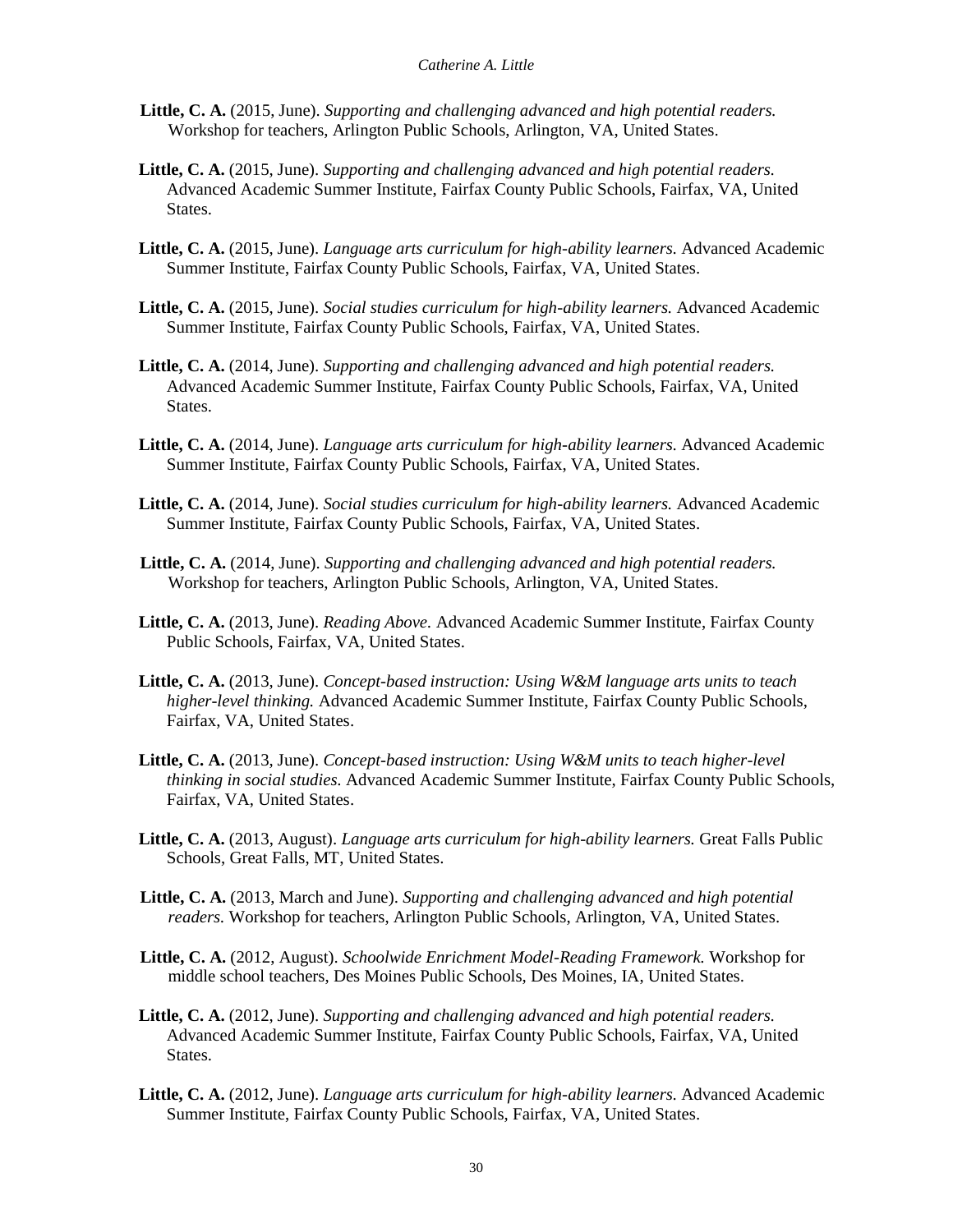- **Little, C. A.** (2012, June). *Social studies curriculum for high-ability learners.* Advanced Academic Summer Institute, Fairfax County Public Schools, Fairfax, VA, United States.
- **Little, C. A.** (2011, March and April). *Differentiated instruction.* Workshops for high school teachers, Stratford, CT, United States.
- **Little, C. A.** (2010, November). *Language arts curriculum for high-ability learners.* Workshop for teachers, Fairfax County Public Schools, Fairfax, VA, United States.
- **Little, C. A.** (2010, October). *Tiered assignments: A strategy for differentiated instruction.* Workshop for middle school teachers, Stratford, CT.
- **Little, C. A.** (2010, September). *Reading Above in FCPS.* Workshops for teachers, Fairfax County Public Schools, Fairfax, VA.
- **Little, C. A.** (2010, August-September). *Fostering critical thinking.* Workshops for teachers, Prince William County Public Schools, Manassas, VA.
- **Little, C. A.** (2010, July). *Language arts curriculum for high-ability learners.* Advanced Academic Summer Institute, Fairfax County Public Schools, Fairfax, VA.
- **Little, C. A.** (2010, June). *Social studies curriculum for high-ability learners.* Advanced Academic Summer Institute, Fairfax County Public Schools, Fairfax, VA.
- **Little, C. A.** (2009, November). *Social studies curriculum for high-ability learners.* Workshop for teachers, Fairfax County Public Schools, Fairfax, VA.
- **Little, C. A.** (2009, September). *Language arts curriculum for high-ability learners.* Workshops for teachers, Fairfax County Public Schools, Fairfax, VA.
- **Little, C. A.** (2008, October). *Social studies curriculum for high-ability learners.* Workshop for teachers, Fairfax County Public Schools, Fairfax, VA.
- **Little, C. A.** (2008, October). *Language arts curriculum for high-ability learners.* Workshops for teachers, Fairfax County Public Schools, Fairfax, VA.
- **Little, C. A.** (2007-2008). *Differentiation.* Series of professional development sessions with teachers, Lebanon Public Schools, Lebanon, CT.
- **Little, C. A.** (2007, November). *Social studies curriculum for high-ability learners.* Workshop for teachers, Fairfax County Public Schools, Fairfax, VA.
- **Little, C. A.** (2007, October). *Language arts curriculum for high-ability learners.* Workshops for teachers, Fairfax County Public Schools, Fairfax, VA.
- **Little, C. A.** (2007, February). *Language arts for high-ability learners: Strategies for promoting challenge and engagement.* Workshop for teachers, Singapore Ministry of Education, Singapore.
- **Little, C. A.** (2006, November). *Social studies curriculum for high-ability learners.* Workshop for teachers, Fairfax County Public Schools, Fairfax, VA.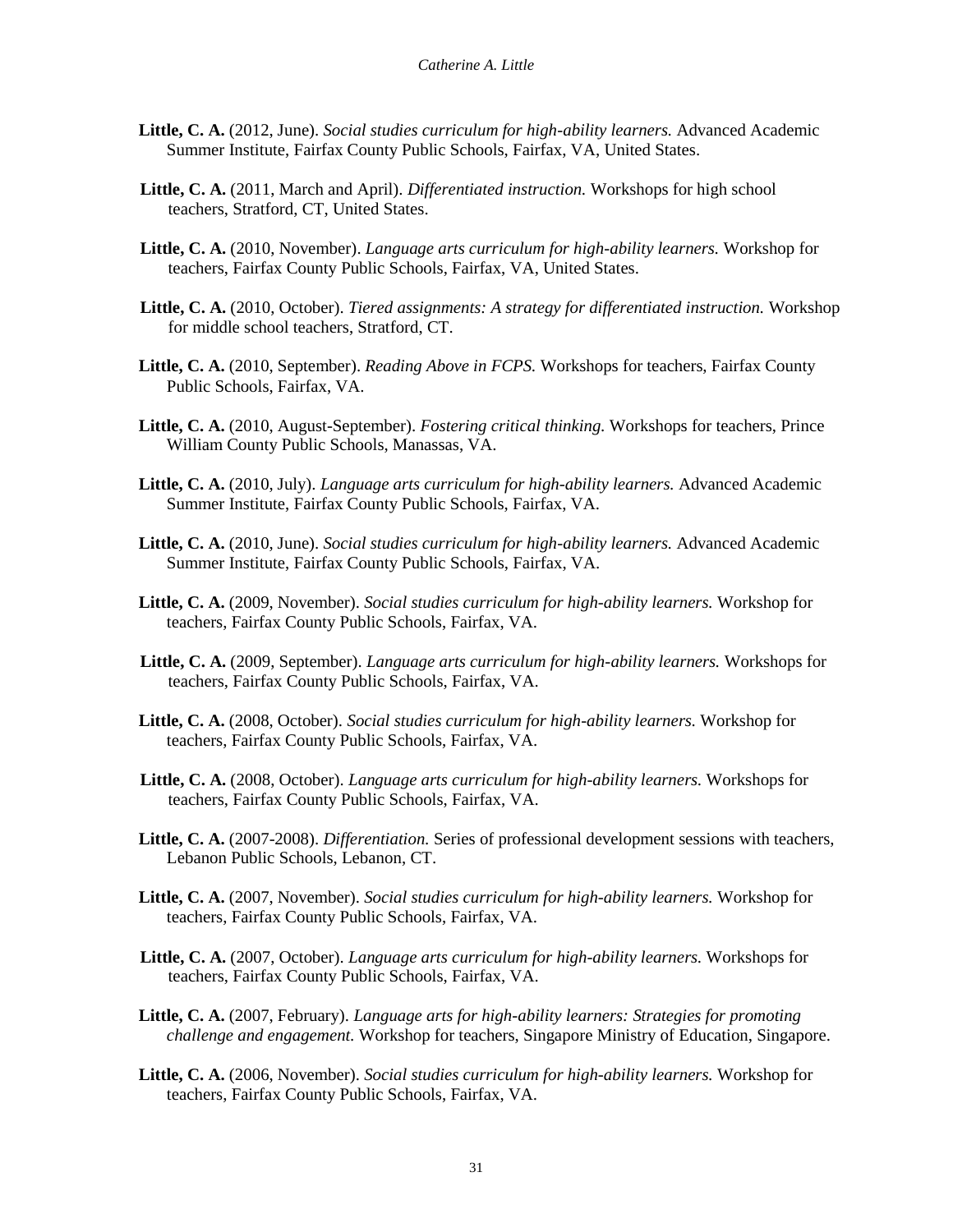- **Little, C. A.** (2006, July and October). *Language arts curriculum for high-ability learners.*  Workshops for teachers, Fairfax County Public Schools, Fairfax, VA.
- **Little, C. A.** (2005, August). *Social studies curriculum for high-ability learners.* Workshop for teachers, Fairfax County Public Schools, Fairfax, VA.
- **Little, C. A.** (2005, August and October). *Language arts curriculum for high-ability learners.*  Workshops for teachers, Fairfax County Public Schools, Fairfax, VA.
- **Little, C. A.** (2005, June). *Differentiation for the gifted and talented.* Workshop for high school teachers, School of Continuing Studies, Rice University, Houston, TX.
- **Little, C. A.,** & Richards, S. (2005, March-April). *Creating a climate for talent development and differentiation.* Series of workshops for teachers, Worcester Public Schools, Worcester, MA.
- **Little, C. A.** (2005, January and August). *Social and emotional development of gifted individuals.* Presentation for Graduate Resident Tutors, Massachusetts Institute of Technology, Cambridge, MA.
- **Little, C. A.** (2004, August). *Social studies curriculum for high-ability learners.* Workshops for teachers, Fairfax County Public Schools, Fairfax, VA.
- **Little, C. A.** (2004, August and November). *Language arts curriculum for high-ability learners.*  Workshops for teachers, Fairfax County Public Schools, Fairfax, VA.
- **Little, C. A.** (2004, July). *Differentiation in social studies.* Workshop for educators of the Department of Defense Education Activity, Dulles, VA.
- **Little, C. A.** (2004, June). *Differentiation for the gifted and talented.* Workshop for high school teachers, School of Continuing Studies, Rice University, Houston, TX.
- **Little, C. A.** (2004, March). *Differentiation in social studies: Supporting implementation of best practice.* Workshop for educators of the Department of Defense Education Activity, Arlington, VA.
- **Little, C. A.** (2004, March). *Promoting understanding: Advocating for gifted children.* Presentation for parents and educators, Newport News Public Schools, VA.
- **Little, C. A.** (2003, August). *Language arts curriculum for high-ability learners.* Workshops for teachers, Littleton Public Schools, Littleton, CO.
- **Little, C. A.** (2003, June). *Workshop for high school teachers of the gifted and talented.* Houston, TX: Rice University.
- **Little, C. A.** (2003, May). *Differentiation: Principles, guidelines, and strategies.* Workshop for teachers, Jamestown High School, Williamsburg, VA.
- **Little, C. A.** (2003, May). *Language arts curriculum for high-ability learners.* Workshop for teachers, Muskingum Valley Educational Service Center, Zanesville, OH.
- **Little, C. A.** (2003, April). *Language arts curriculum for high-ability learners.* Workshop for teachers, Boulder Valley Public Schools, Boulder, CO.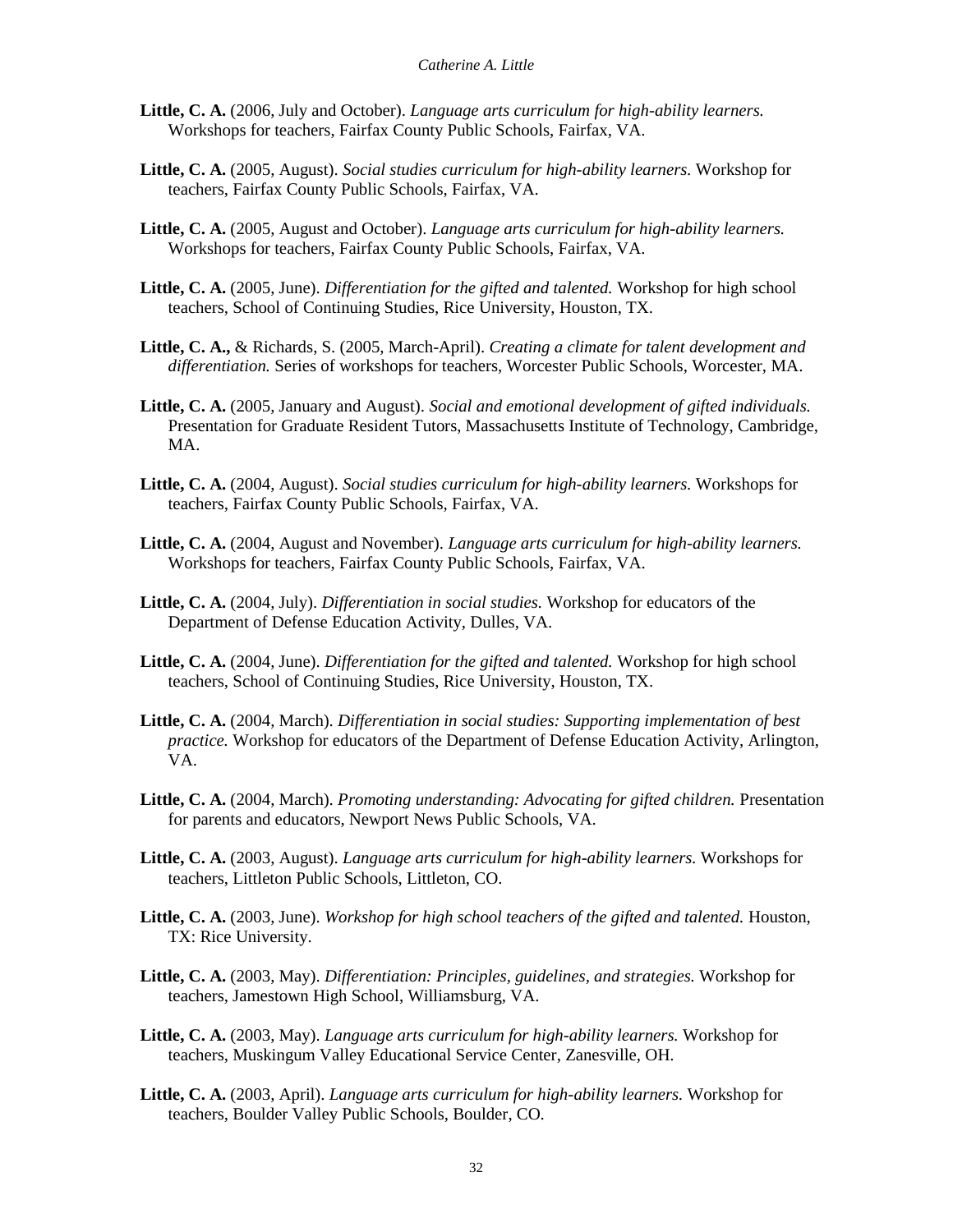- **Little, C. A.** (2003, March, August, and October). *Language arts curriculum for high-ability learners.* Workshop for teachers, Fairfax County Public Schools, Annandale, VA.
- **Little, C. A.** (2003, March, August, and October). *Social studies curriculum for high-ability learners.* Workshops for teachers, Fairfax County Public Schools, Annandale, VA.
- **Little, C. A.** (2002, November). *Language arts curriculum for high-ability learners.* Workshop for teachers, Prince William County Schools, Manassas, VA.
- **Little, C. A.** (2002, September). *Language arts curriculum for high-ability learners.* Workshop for teachers, Prince George's County Schools, MD.
- **Little, C. A.** (2002, August). *Language arts curriculum for high-ability learners.* Workshop for teachers, Clara Byrd Baker Elementary, Williamsburg, VA.
- **Little, C. A.** (2002, August). *Language arts curriculum for high-ability learners.* Workshop for teachers, McKinney Independent School District, McKinney, TX.
- **Little, C. A.** (2002, July). *Curriculum development using the Integrated Curriculum Model*. Workshop for teachers, Metrolina Regional Scholars' Academy, Charlotte, NC.
- VanTassel-Baska, J., & **Little, C. A.** (2002, June). *Challenging the gifted learner.* Workshop for teachers, Virgin Islands Department of Education, St. Thomas, U.S. Virgin Islands.
- VanTassel-Baska, J., **Little, C. A.**, Fischer, C., & Drummond, D. (2002, February). *Curriculum implementation workshop for social studies teachers*. Workshop for secondary school teachers, The College of William and Mary, Williamsburg, VA.
- **Little, C. A.** (2001, November). *Language arts curriculum for high-ability learners.* Workshop for teachers, Prince William County Public Schools, Manassas, VA.
- **Little, C. A.**, & Struck, J. M. (2001, October). *Language arts and social studies curriculum for highability learners*. Workshop for teachers, Albuquerque Public Schools, Albuquerque, NM.
- **Little, C. A.** (2001, September). *Language arts curriculum for high-ability learners.* Workshop for teachers, Millard Public Schools, Omaha, NE.
- **Little, C. A.** (2001, January). *Project Phoenix: Social studies curriculum for high-ability learners.*  Workshop for teachers, Norfolk Public Schools, Norfolk, VA.
- VanTassel-Baska, J., Johnson, D. T., & **Little, C. A.** (2001, January). *Secondary programs and curriculum.* Workshop for teachers from Department of Defense Schools, Williamsburg, VA.
- **Little, C. A.**, & Drummond, D. (2000, November). *Language arts curriculum for high-ability learners.* Workshop for teachers, Prince William County Schools, Manassas, VA.
- **Little, C. A.** (2000, October). *Language arts curriculum for high-ability learners* (introductory and advanced)*.* Workshops for teachers, Fairfax County Public Schools, Falls Church, VA.
- **Little, C. A.** (2000, September). *Language arts curriculum for high-ability learners.* Workshop for teachers, Hanover County Public Schools, Ashland, VA.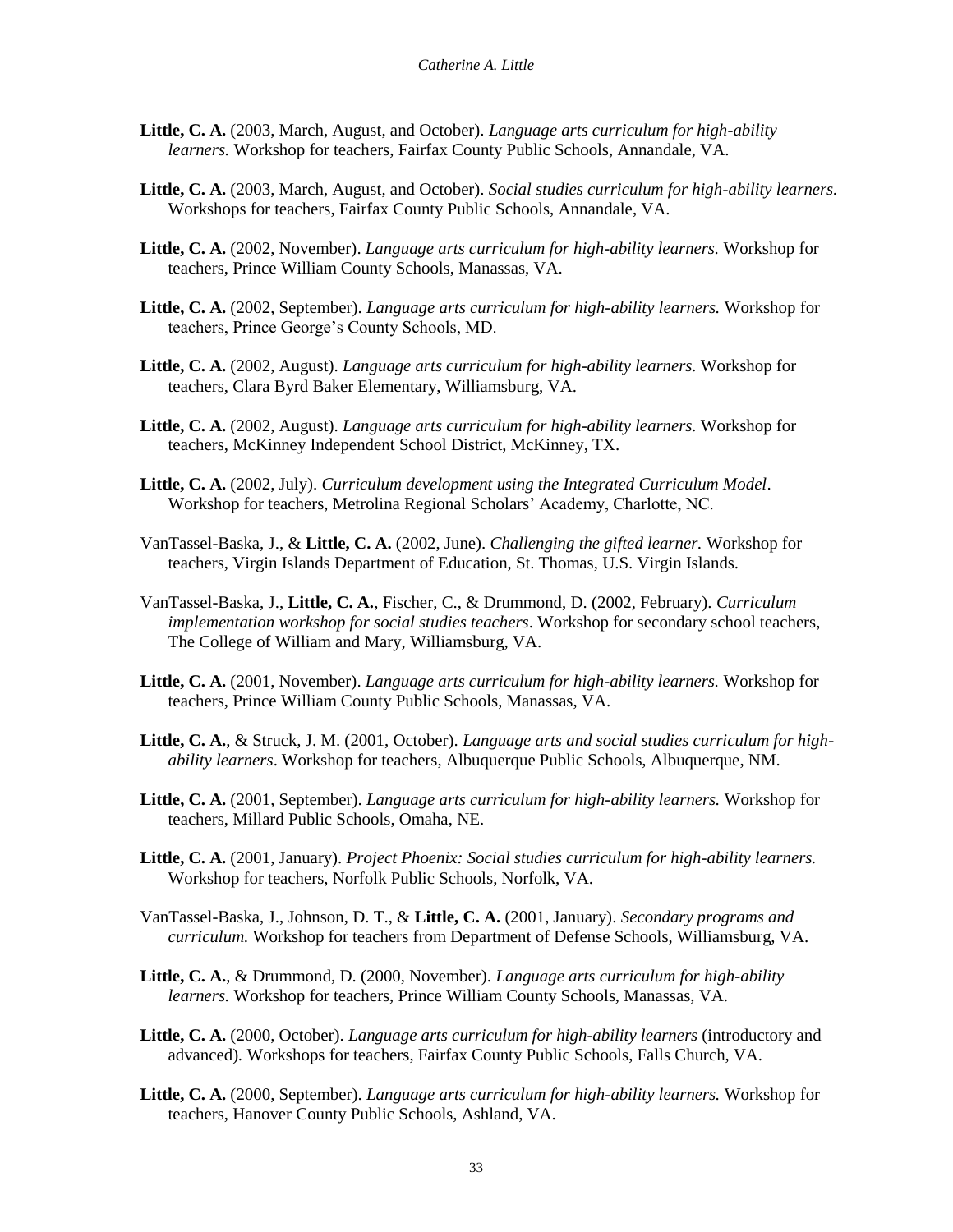- O'Donnell, C., & **Little, C. A.** (2000, September). *Imagery in literature: A language arts unit for primary students.* Workshop for teachers, Montgomery County Public Schools, Rockville, MD.
- VanTassel-Baska, J., & **Little, C. A.** (2000, September). *Language arts curriculum for high-ability learners.* Workshop for teachers, The American School of the Hague, Wassenaar, The Netherlands.
- **Little, C. A.** (2000, July and August). *Interdisciplinary curriculum development.* Workshops for teachers, William Penn School District, Lansdowne, PA.
- O'Donnell, C., & **Little, C. A.** (2000, June). *Imagery in literature: A language arts unit for primary students.* Workshop for teachers, Montgomery County Public Schools, Rockville, MD.
- **Little, C. A.**, & Avery, L. D. (2000, January). *Language arts curriculum for high-ability learners.* Workshop for teachers, Boulder Valley Public Schools, Boulder, CO.
- **Little, C. A.** (1999, November). *Language arts curriculum for high-ability learners.* Workshop for teachers, Prince William County Schools, Manassas, VA.
- **Little, C. A.** (1999, October). *Differentiating curriculum for high-ability learners.* Presentation for staff development workshop, William Penn School District, Lansdowne, PA.
- **Little, C. A.** (1999, September). *Language arts curriculum for high-ability learners.* Workshop for teachers, Hanover County Public Schools, Ashland, VA.
- Hill, C., **Little, C. A.**, & Reardon, R. M. (1999, August). *Differentiating curriculum for high-ability learners.* Workshop for teachers, Berkeley County Schools, Martinsburg, WV.
- **Little, C. A.** (1999, June). *Differentiated curriculum for the gifted.* Workshop for teachers, William Penn School District, Lansdowne, PA.
- **Little, C. A.** (1999, June). *Language arts curriculum for high-ability learners.* Workshop for teachers, Caroline County Public Schools, Denton, MD.
- **Little, C. A.** (1999, June). *Learning centers for gifted students in the primary grades.* Workshop for teachers, Greenwich Public Schools, Greenwich, CT.
- **Little, C. A.**, & Hill, C. (1999, June). *Differentiation of curriculum*. Workshop for teachers, Project Breakthrough, Charleston, SC.
- Reardon, R. M., Hill, C., & **Little, C. A.** (1999, May). *Differentiation of curriculum using the Integrated Curriculum Model.* Workshop for teachers, Vance County Public Schools, Henderson, NC.
- **Little, C. A.** (1999, February). *Differentiation for high-ability students in the primary grades.*  Presentation for teachers and administrators, Howard County Public Schools, Columbia, MD.
- **Little, C. A.**, & Hill, C. (1999, January). *The William and Mary language arts curriculum.* Workshop for teachers, Boulder Valley Public Schools, Boulder, CO.